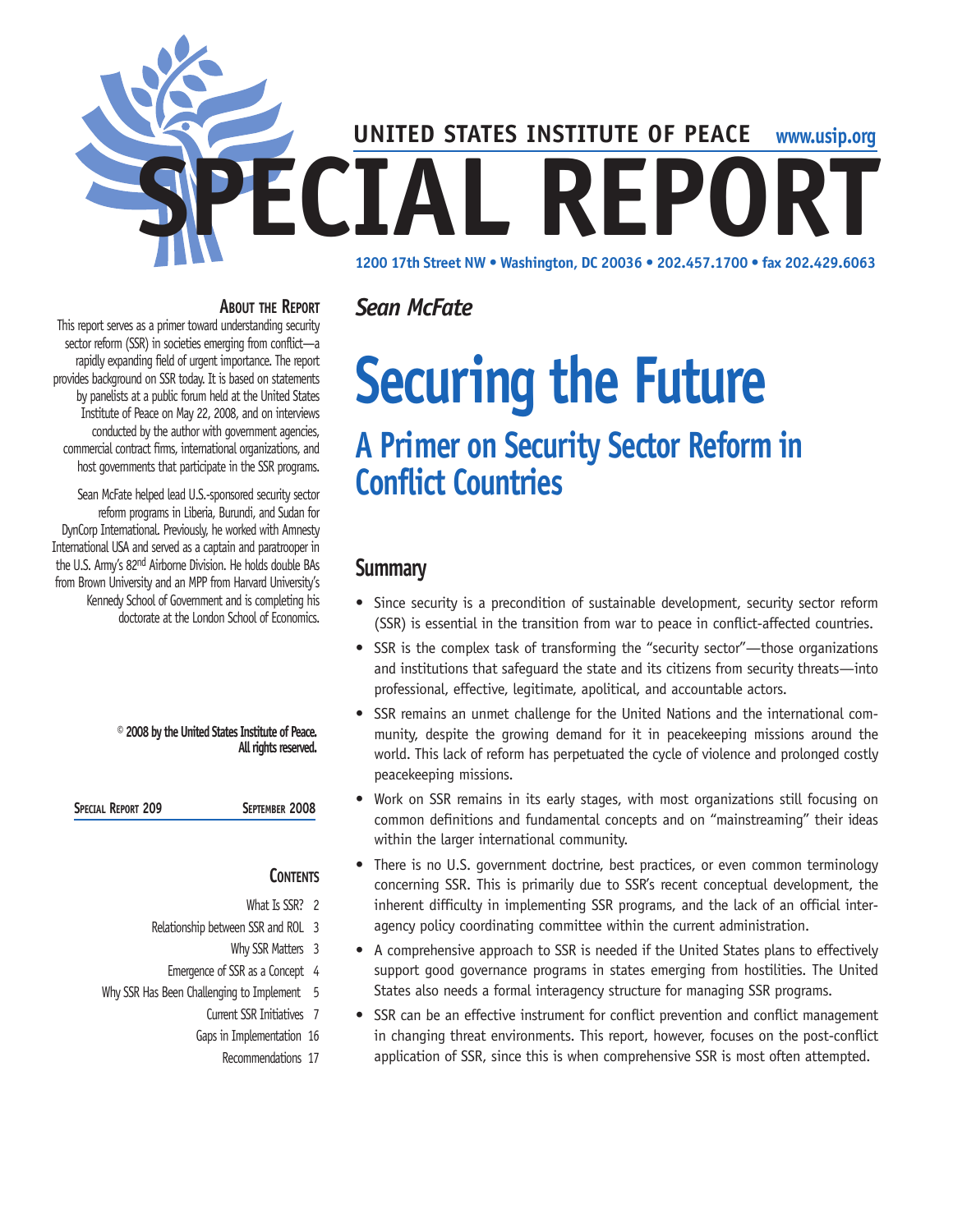### **About the Institute**

The United States Institute of Peace is an independent, nonpartisan institution established and funded by Congress. Its goals are to help prevent and resolve violent conflicts, promote post-conflict peacebuilding, and increase conflictmanagement tools, capacity, and intellectual capital worldwide. The Institute does this by empowering others with knowledge, skills, and resources, as well as by its direct involvement in conflict zones around the globe.

#### **Board of Directors**

**J. Robinson West** (Chair), Chairman, PFC Energy, Washington, D.C. • **María Otero** (Vice Chairman), President, ACCION International, Boston, Mass. • **Holly J. Burkhalter**, Vice President, Government Affairs, International Justice Mission, Washington, D.C. • **Anne H. Cahn**, Former Scholar in Residence, American University, Washington, D.C. • **Chester A. Crocker**, James R. Schlesinger Professor of Strategic Studies, School of Foreign Service, Georgetown University, Washington, D.C. • **Laurie S. Fulton**, Partner, Williams and Connolly, Washington, D.C. • **Charles Horner**, Senior Fellow, Hudson Institute, Washington, D.C. • **Kathleen Martinez**, Executive Director, World Institute on Disability • **George E. Moose**, Adjunct Professor of Practice, The George Washington University, Washington, D.C. • **Jeremy A. Rabkin**, Professor of Law, George Mason University, Fairfax, Va. • **Ron Silver**, Actor, Producer, Director, Primparous Productions, Inc. • **Judy Van Rest**, Executive Vice President, International Republican Institute, Washington, D.C.

#### *Members Ex Officio*

**David Kramer,** Assistant Secretary of the Bureau of Democracy, Human Rights, and Labor, Department of State • **Christopher "Ryan" Henry**, Principal Deputy Under Secretary for Policy, Department of Defense • **Richard H. Solomon**, President, United States Institute of Peace (nonvoting) • **Frances C. Wilson**, Lieutenant General, U.S. Marine Corps; President, National Defense University.

The views expressed in this report do not necessarily reflect the views of the United States Institute of Peace, which does not advocate specific policy positions.

To request permission to photocopy or reprint materials, e-mail: permissions@usip.org.

### **What Is SSR?**

SSR is a highly political process that must be accomplished in partnership with the country undergoing the reform. International organizations or bilateral partners that attempt to implement it in a purely unilateral and technical manner will not succeed. SSR is the complex task of transforming the institutions and organizations that deal directly with security threats to the state and its citizens. At a minimum, the security sector includes actors directly involved in protecting civilians and the state from violent harm (e.g., police and military forces and internal intelligence agencies), institutions that govern these actors (e.g., ministries of interior, defense, and justice; and national security councils), and oversight bodies. The objective of SSR is to institutionalize a professional security sector that is effective, legitimate, apolitical, and accountable to the citizens it is sworn to protect.

SSR can be an effective means of strengthening transitional or fragile states that verge on instability. In such situations, where long-term political violence has not occurred but remains a palpable threat, SSR can serve to buttress good governance and improve security sector performance. SSR may also be used in developed countries as a means of optimizing the security sector—making it more effective and efficient—by building on an already strong professional foundation.

But SSR is most likely to occur in conflict countries that are the subject of peace and stability operations. The challenges in such countries are often severe, since the security sector often has been destroyed, fragmented, or discredited during the conflict and must be reconstructed by an international intervention force. This generally involves training and professionalizing personnel, transforming security institutions, and demobilizing nonstatutory forces and creating oversight mechanisms. This "worst-case scenario" serves as the focus of this report.

There are several working definitions of SSR, none of them conclusive. One of the challenges is defining "security," which is an evolving concept in the early twenty-first

#### **Sample SSR Definitions**

#### *UK*

"SSR is a broad concept that covers a wide spectrum of disciplines, actors, and activities. In its simplest form, SSR addresses security-related policy, legislation, structural and oversight issues, all set within recognized democratic norms and principles."1

#### *United Nations, Secretary-General*

"[SSR is] a process of assessment, review, and implementation as well as monitoring and evaluation led by national authorities that has as its goal the enhancement of effective and accountable security for the State and its peoples without discrimination and with full respect for human rights and the rule of law."2

### *Organization for Economic Cooperation and Development, Development Assistance Committee (OECD-DAC)*

"(SSR) seeks to increase partner countries' ability to meet the range of security needs within their societies in a manner consistent with democratic norms and sound principles of governance, transparency and the Rule of Law. SSR includes, but extends well beyond, the narrower focus of more traditional security assistance on defense, intelligence and policing."3

#### *Netherlands Institute of International Relations ("Clingendael")*

"SSR is defined as the process to establish modern, effective, professional, and democratically controlled security structures. Security actors are the bodies authorized to use force, civil management and oversight bodies, judicial and public service bodies, non-state security force institutions, and civil society bodies."4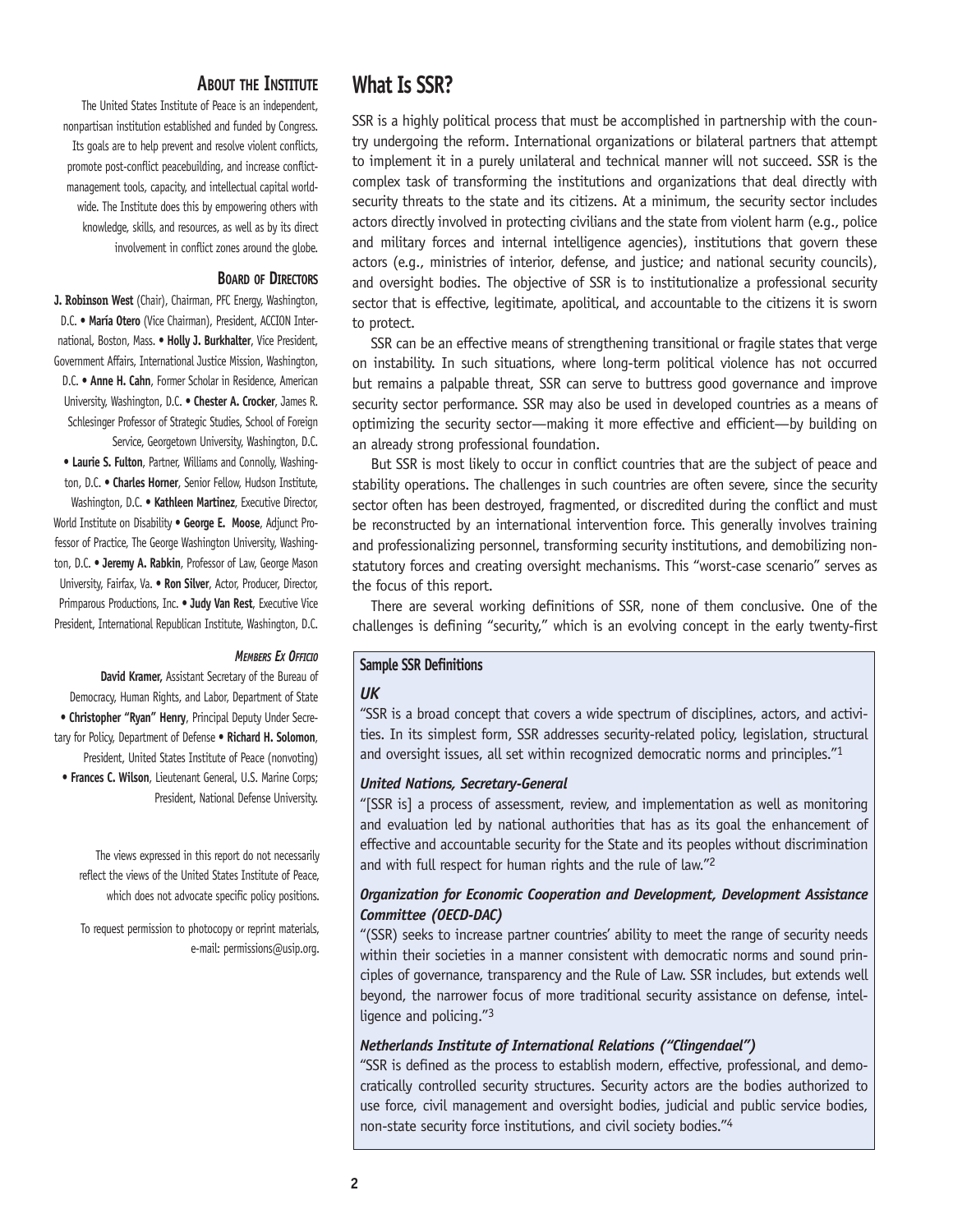century. Another challenge is discerning the exact nature of the "security sector" and its relationship to rule of law (ROL) and other aspects of governance. In 2004, the United States, along with other member states, endorsed the definition of SSR adopted by the Organization for Economic Cooperation and Development (OECD). Some but not all U.S. government departments and agencies have used this definition. However, there has been no official U.S. government definition or statement of policy on SSR, which remains under consideration.

## **Relationship between SSR and ROL**

Increasingly, SSR is seen within the context of overarching efforts to establish ROL and a safe and secure environment. Like SSR, ROL is a broad concept that resists common or comprehensive definition. There have been numerous attempts to define ROL or at least identify the principal elements that constitute the concept. The UN secretary-general has defined ROL in these terms: ROL "refers to a principle of governance in which all persons, institutions and entities, public and private, including the State itself, are accountable to laws that are publicly promulgated, equally enforced and independently adjudicated, and which are consistent with international human rights norms and standards."<sup>5</sup>

Within the overall context of efforts to establish a safe and secure environment and the rule of law, programs aimed at reforming the security sector and the justice sector (JSR) are interdependent and buttress one another, especially in conflict countries. However, they are not synonymous, since, for example, the reformation of a country's laws, addressing past human rights abuses and crimes against humanity, and the integration of traditional and religious systems of justice should not be part of an SSR program. Similarly, justice sector reform should not manage the transformation of the defense sector. The recruitment and vetting of military forces, the training and equipping of those forces, the creation of intelligence and border control services and creation of an integrated national security strategy to respond to security threats, and the professionalization of defense-related ministries and resource management should be left to SSR experts.

Where SSR and JSR primarily intersect is in the development of criminal justice institutions and personnel. A JSR program operating without a commensurate SSR effort will likely fail, since criminal justice systems require effective institutions, along with professional and accountable personnel, for effective implementation. Similarly, an SSR program operating without a corresponding justice reform program will likely doom the security sector, since it will be judged in part by the legitimacy of the laws it is tasked to uphold and by the fairness of the judiciary and penal institutions. In this way, SSR and JSR overlap and are interdependent yet remain distinct.

# **Why SSR Matters**

SSR is vital to global peace and security, especially in post-conflict states and nation building. In fragile states, the construction or reconstruction of the security sector is a precondition for development, since no other reform—political, economic, or social—can take root without security. Additionally, helping failed states recover is critical to global security, since they can constitute a chronic international problem; induce regional instability; result in humanitarian tragedy; provide safe havens, training grounds, and bases of operation for global terrorists; and abet international criminal organizations that traffic in narcotics, people, small arms, terrorist skills, weapons of mass destruction, and other illicit products and services. Finally, a competent indigenous security sector is essential for the exit strategy from costly peacekeeping missions.

*Programs aimed at reforming the security sector and the justice sector are interdependent and buttress one another.*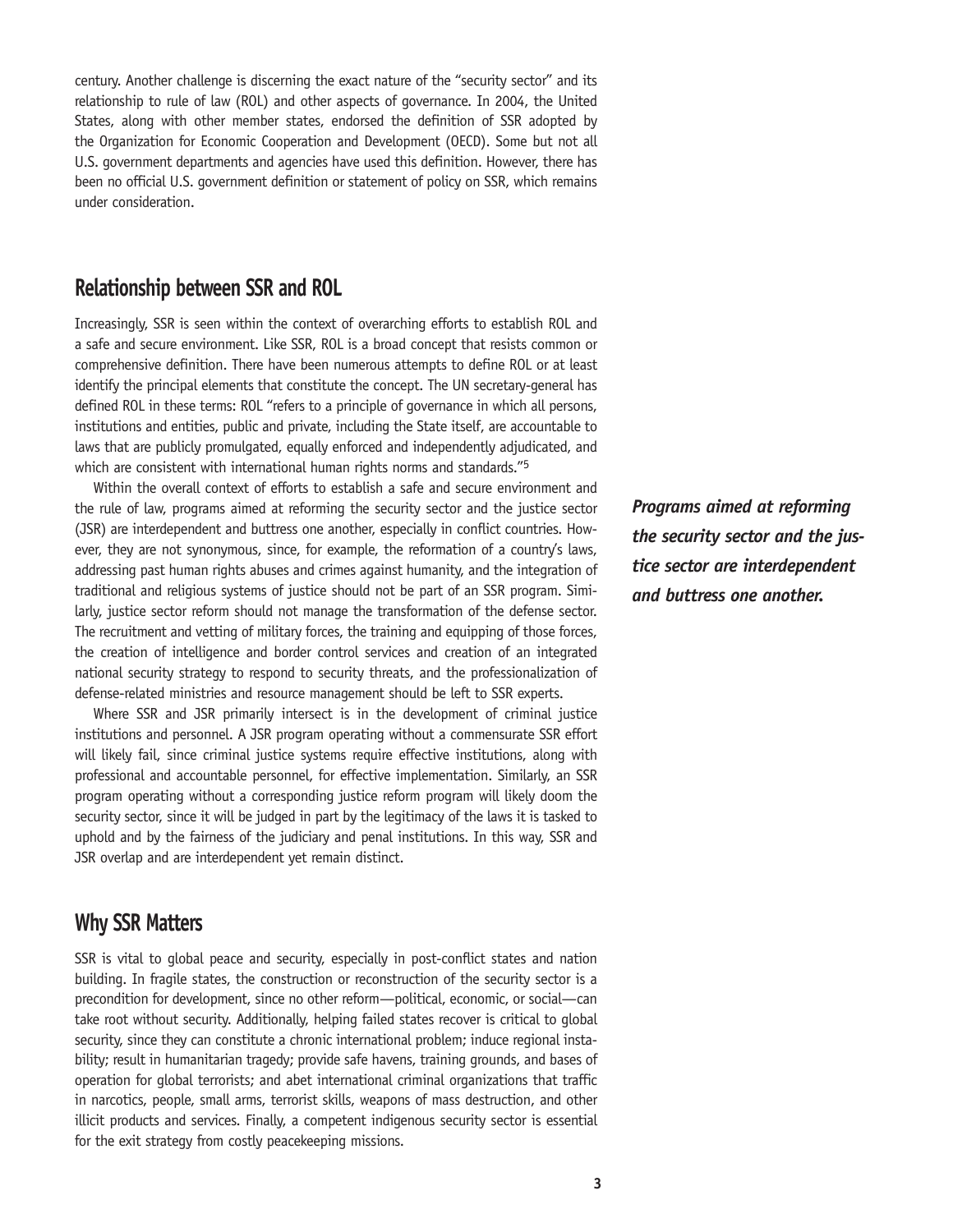### *"A Problem Not Easily Undone"*

*Recent examples of peacebuilding sabotaged by inept, partisan, corrupt, and abusive indigenous security forces include Iraq, Afghanistan, Timor-Leste, and Democratic Republic of the Congo.*

*In a stark reversal of Cold War thinking, the United States' National Security Strategy in 2002 asserted, "America is now threatened less by conquering states than . . . by failing ones."*

Failure to conduct competent SSR often leads to a relapse of conflict and violence. For example, Iraq's national police force has degraded into a sectarian instrument of terror, killing civilians, sabotaging peacebuilding efforts, and fomenting sectarian strife. The situation became so grim that in 2007 Congress appointed a high-level independent commission, headed by retired general James Jones, the former top U.S. commander in Europe, to assess the situation. The commission's recommendation: "we should start over."6 But as an earlier inspector general report on the same topic observed, a corrupt security force that has lost public trust and legitimacy is "a problem not easily undone."7

Despite SSR's importance, a comprehensive and systematic approach to it in peacebuilding and stability operations has been slow to emerge. There is a lack of fundamental doctrine, best practices, or even common terminology. The results are needlessly tragic as the international community and the U.S. government perpetually waste precious resources reinventing the wheel in post-conflict settings while lives are being lost. Recent examples of peacebuilding sabotaged by inept, partisan, corrupt, and abusive indigenous security forces include Iraq, Afghanistan, Timor-Leste, and Democratic Republic of the Congo. An effort to institutionalize SSR practices, capacity, tools, and intellectual capital is urgently warranted.

# **Emergence of SSR as a Concept**

SSR is a recent idea that stems from the evolution of the security-development discourse following the end of the Cold War. As the international community found itself increasingly entrenched in complex peacekeeping missions, the focus on international security shifted from "fighting and winning wars" (e.g., defeating the Soviet army at Germany's Fulda Gap) to stabilizing fragile states, which can facilitate regional instability, humanitarian tragedy, international criminal organizations, and safe havens for terrorists. In a stark reversal of Cold War thinking, the United States' National Security Strategy in 2002 asserted, "America is now threatened less by conquering states than  $\ldots$  by failing ones."8

These experiences have caused the concepts of "threat" and "security" to shift from an interstate to an intrastate focus. Often the root causes of conflict and insecurity in fragile states derive from internal rather than external factors. For example, Liberia's security is threatened less by a Sierra Leonean blitzkrieg than by the failures of development: social injustice, absence of rule of law, disproportionate distribution of wealth, political exclusion of groups, economic hardship, ethnic violence, inadequate public security, and failure of democracy. Such failures of development give rise to public grievances that may be exploited by militias, terrorist groups, and other internal combatants who seek to justify their use of violence for political gain. In a world threatened by globalized terrorism, this has made intrastate conflict in some fragile states a national security interest for the U.S. government. From a development perspective, research conducted by the World Bank's Voices of the Poor project highlights the necessity of physical security in reducing poverty. This finding implies the need for accountable and effective security services which helped hatch the concept of SSR. Because of this correlation, the development and security communities have become increasingly intertwined.

One outcome of this mixed marriage is a fundamental rethinking of "security," going beyond traditional military definitions and encompassing ideas from development. Beginning in the early 1990s, the focus of security began to shift from the state to the individual, encapsulated in the 1994 UN Development Program (UNDP) report, which termed this new paradigm "human security."<sup>9</sup> This controversial concept holds that state security

**4**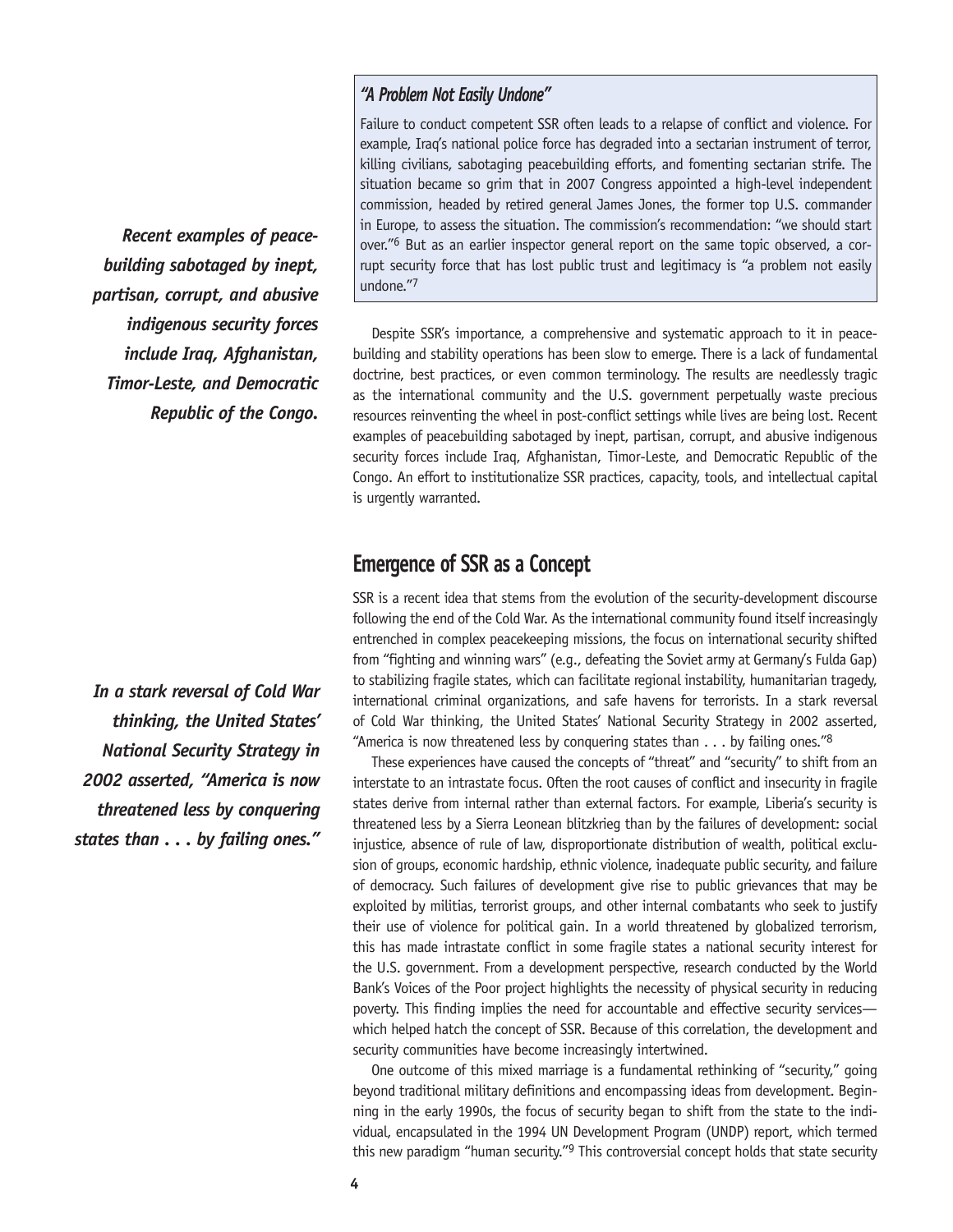can be achieved only when individuals are secure from "freedom from want" and "freedom from fear," which are principally accomplished through the instruments of development rather than military means.<sup>10</sup>

But achieving such a broad mandate remains an ambitious task. It is more than just training and equipping security forces; it is SSR: the transformation of the state's security actors, institutions, and oversight mechanisms as needed to meet threats to that state and its population. Such comprehensive reform requires a whole-of-government approach to stabilizing fragile states, and the search for holistic modalities for SSR within and between donor governments remains a principal challenge today.

Another influence was work surrounding the transition of Eastern European countries in the mid-1990s. NATO and European Union (EU) membership require the adherence to civil-military relations consistent with the principles of democracy (e.g., civilian control of the military), providing incentives for Eastern European countries to transform their security sectors. In the developing world, donor countries played a lead role, whereas in transitional countries domestic political and security actors largely drove SSR.11 By the end of the 1990s, SSR was a legitimate subject of discourse for development donors, but the concept remains embryonic in practice.

# **Why SSR Has Been Challenging to Implement**

Great strides have been made in recent years in developing discrete SSR capabilities and capacities; however, a comprehensive, systematic, whole-of-government approach is still generally lacking. There are several reasons for this. The first is that comprehensive SSR is a fairly recent concept, emerging after the end of the Cold War. Before then, SSR was viewed mostly as training and equipping foreign forces, which is not comprehensive SSR. Interventions of training and equipment alone do not create professional institutions, government oversight, the appropriate civil-military relationship, and so forth, which are the objectives of SSR. Consequently, few practical models for SSR have emerged. Scholarship has grown substantially since the late 1990s, and though it helped to pioneer the topic, it remains highly theoretical.<sup>12</sup> Comprehensive practical models are lacking. Some countries, notably the UK and the Netherlands, have engaged in policy initiatives to create a systematic SSR capacity, and the United Nations has begun a similar process. Also, the OECD has recently published a practitioner-oriented handbook on SSR.<sup>13</sup> Notwithstanding significant SSR activities in Iraq, Afghanistan, Liberia, Sudan, Sierra Leone, and Democratic Republic of the Congo, the United States and the United Nations have only recently begun to develop generic SSR guidance.

The second reason for the lack of a comprehensive international approach to SSR is that SSR is difficult. Restructuring a state's security sector is treacherous, especially in post-conflict environments, where instability and violence are never far beneath the surface and where the SSR process can easily cause dangerous ripples. In fragile or failed states, the security forces are often the de facto dominant institution—and sometimes a major contributing factor to the state's demise. Attempts at reform can result in violent reprisals against staff and supporters of reform. Also, rebuilding a security sector that was complicit in atrocities might be an unwelcome development for traumatized populations and might possibly rekindle violence over unaddressed wrongs.

Other challenges abound. Local ownership is essential for SSR sustainability, yet it can be difficult to secure. This is especially true where it is needed most, particularly if the security forces are a part of the problem or if SSR has the potential to change existing power relationships. Also, SSR is resource intensive, especially in terms of funding and human capital. Successful SSR demands cooperation from a wide range of actors who may have conflicting perspectives, priorities, and objectives, resulting in uncoordinated and ad hoc implementation. Additionally, the lengthy time horizon for SSR to produce noticeable change may deter donors. Finally, the lack of a coherent framework, common definitions,

*Restructuring a state's security sector is treacherous, especially in post-conflict environments, where instability and violence are never far beneath the surface and where the SSR process can easily cause dangerous ripples.*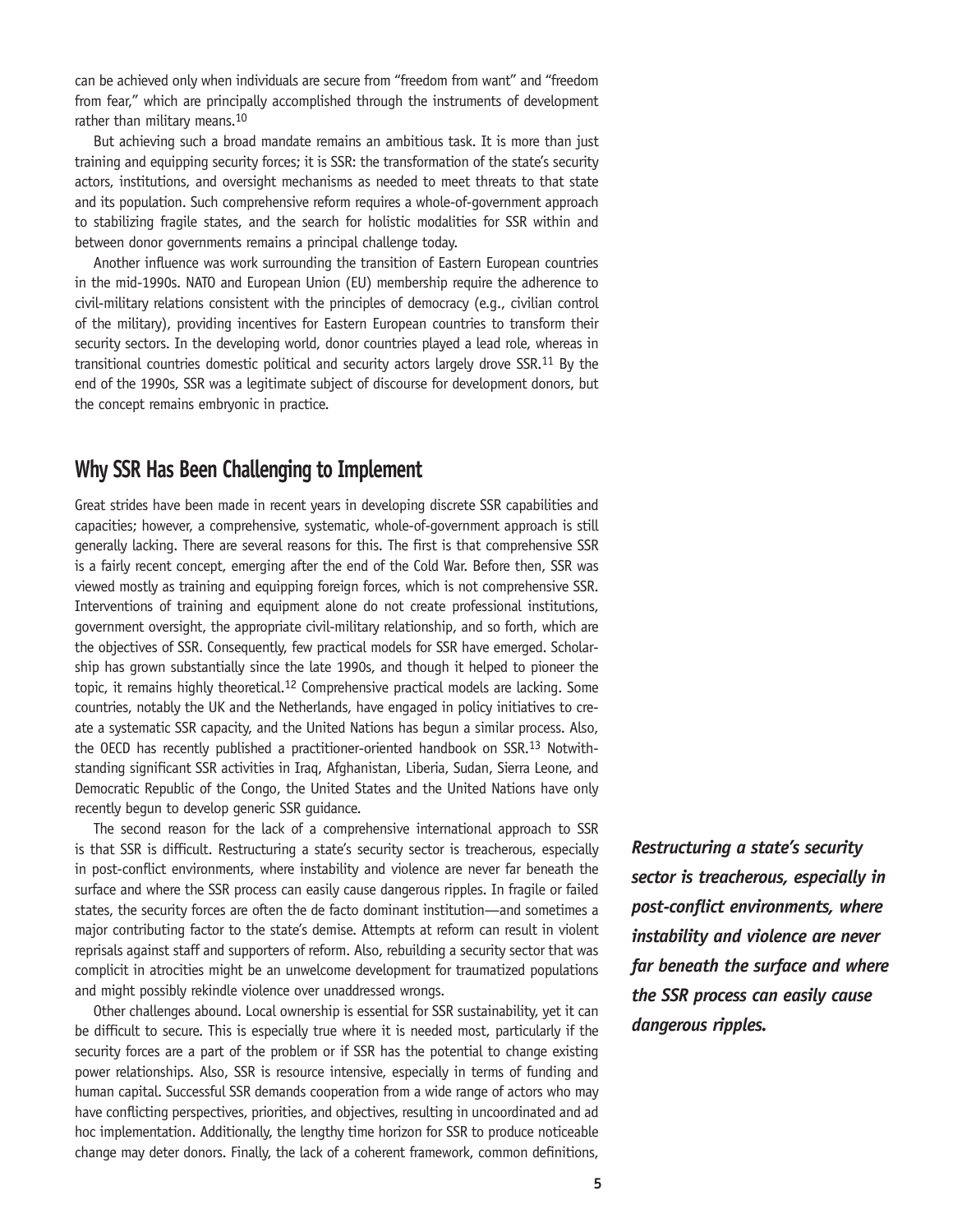and technical expertise hampers current efforts, making it difficult for donor countries to see the potential of SSR, especially in post-conflict situations.

Beyond these general challenges, SSR presents special problems for the United States. For the U.S. government, the myriad structural challenges, interagency issues, and imbalances between military resourcing and civilian authorities significantly hamper SSR efforts along with many other aspects of U.S. foreign policy.<sup>14</sup> SSR suffers especially, since it straddles the security-development nexus, getting lost in the gaps between the Department of Defense (DOD), the State Department, and the U.S. Agency for International Development (USAID). If there is a single lesson to be learned from U.S. expeditions in Iraq and Afghanistan, it is that achieving sustainable development depends first on achieving sustainable security.<sup>15</sup> Security as a precondition for development should play a central role in formulating a comprehensive approach to SSR.

Unfortunately, in the U.S. government, security institutions and development institutions have been divorced from one another in terms of perspective, priorities, and outcomes. Some within foreign policy circles even quip, referring to the inherently different cultures, training, and perspectives, that the State Department and USAID are from Venus while DOD is from Mars.<sup>16</sup> Part of this schism lies in the fact that USAID has been prohibited by legislation from supporting defense-oriented reform in foreign countries. Although this prohibition is now being relaxed, it created an institutional firewall between USAID and DOD that in some cases resulted in a strained U.S. toleration of corrupt police forces and abusive militaries, which tended to spoil the fruits of development.

For the Pentagon, SSR was not a strategic priority during the Cold War, which was a threat environment defined by the danger of superpower warfare between blocs of states led by the United States and the USSR. Today, however, the threat environment is largely characterized by intrastate dangers: insurgencies, global terrorism, and other nonstate threats. DOD has adapted to this new environment by recognizing the importance of building the security capacity of partner nations. Secretary of Defense Robert Gates stated in testimony before the House Armed Services Committee in March 2008, "In my view, building partner capacity is a vital and enduring military requirement, irrespective of the capacity of other departments, and its authorities and funding mechanisms should reflect that reality."17

Historically, the State Department, not DOD, had the leading responsibility for foreign military assistance programs, such as Foreign Military Financing, International Military Education and Training, and the African Contingency Operations Training and Assistance program, which trains and equips African militaries in support of peacekeeping operations and humanitarian relief. Similarly, State administered the U.S. commitment for the Global Peace Operations Initiative (GPOI), a multilateral program agreed upon by the G-8 meeting in 2004, which plans to train 75,000 peacekeepers, mostly in Africa. Despite the military nature of these programs, State administered them to ensure that they met foreign policy objectives.

A serious imbalance has developed between military resources and civilian authorities due to sustained operations in Iraq and Afghanistan, especially in the provision of "nontraditional" security assistance, such as  $SSR<sup>18</sup>$  One example to right this imbalance is the 1206 program, named after Section 1206 of the National Defense Authorization Act of 2006.19 This program gave DOD the authority to spend up to \$200 million to train and equip foreign militaries to undertake counterterrorism or stability operations. Currently, 1206 funds are supporting over fifty "train and equip" programs throughout the world. This funding mechanism has proved more readily available than traditional Foreign Military Financing. The National Defense Authorization Act of 2007 increased the annual funding authority from \$200 million to \$300 million and extended the program for an additional year until the end of fiscal year 2008. It also delegated approval authority from the president to the secretary of defense, with the secretary of state's concurrence. However, some members of Congress believe that this program should be funded in the foreign affairs budget, which is administered by State, to ensure that the secretary of state has the authority to manage foreign policy decisions and bilateral relationships.20

 *If there is a single lesson to be learned from U.S. expeditions in Iraq and Afghanistan, it is that achieving sustainable development depends first on achieving sustainable security.*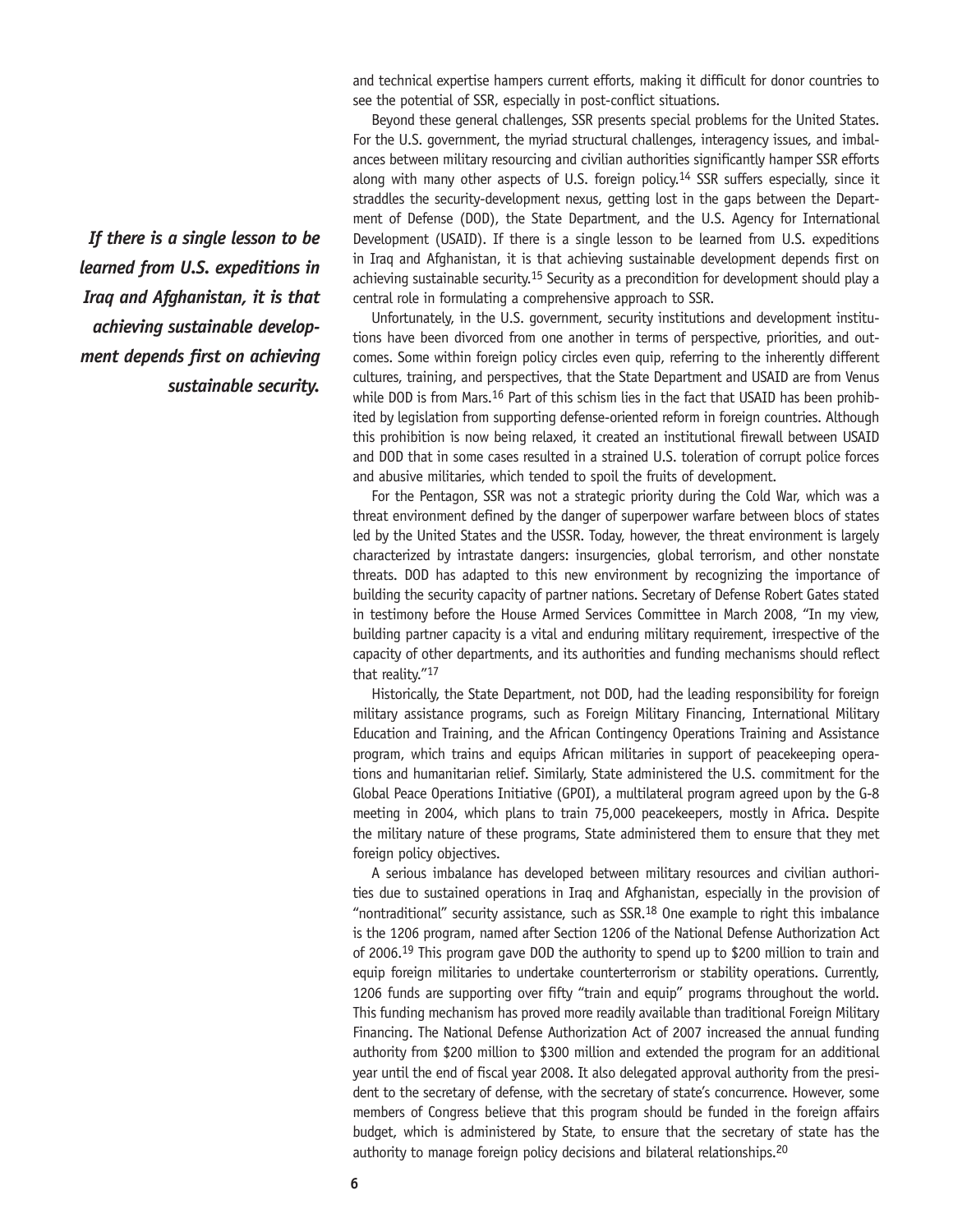Structural challenges remain within the U.S. government, and the bureaucratic organizations, authorities, and resourcing need to be examined and, potentially, reorganized no small undertaking.

# **Current SSR Initiatives**

Over the past decade, several SSR initiatives have emerged, mainly within the governments of donor countries and multinational organizations. In general, SSR remains in its early stages, with most organizations still focusing on common definitions and fundamental concepts and on "mainstreaming" their ideas within the larger international community. Below is a description of leading SSR efforts. It is not exhaustive.

### *OECD*

The OECD, with its Development Assistance Committee (DAC), has emerged as a leader in the policy field. OECD came to SSR in the mid-1990s, noting the correlation between effective security and sustainable development. In April 2004, a DAC ministerial meeting endorsed a policy statement entitled *Security System Reform and Governance: Policy and Good Practice*, which forms the foundation of OECD's SSR strategy. Later it published a concise policy brief on SSR (www.oecd.org/dac/conflict/ssr).<sup>21</sup> In brief, all DAC governments, including the United States, have signed on to a set of SSR guidelines; the DAC secretariat has produced a handbook to put these guidelines into operation; and the secretariat is currently conducting consultations with donors, partner countries, and DAC member countries.

OECD very broadly defines the security system (it prefers the term "system" over "sector") as encompassing all state and nonstate entities that play some role in the security of the state and its people. This includes core security actors, management and oversight bodies, justice and rule of law, and nonstatutory security forces. SSR means transforming and integrating the security system to operate in a manner consistent with democratic norms and the tenets of good governance.

OECD believes that effective SSR must address four interrelated challenges that face all states. The first is developing a clear institutional framework for providing security that integrates security and development policy and includes all relevant actors. The second is strengthening the governance of security institutions. Third is building capable and professional security forces that are accountable to civil authorities. Fourth is sustainability of justice and security service delivery.

To achieve this, the thirty OECD member states have agreed on the following programming principles: (1) a whole-of-government approach is needed by both donors and developing countries; (2) local ownership is critical for program sustainability; (3) government commitment is required; (4) parliamentary oversight should be addressed; (5) civil management of the sector is essential; and (6) civil society should be encouraged to engage.

In 2007, OECD published a 250-page handbook that ambitiously attempts to translate these principles into practice. The purpose of the *OECD-DAC Handbook on Security System Reform (SSR): Supporting Security and Justice* is to close "the gap between policy and practice" so that donor support for SSR is effective and sustainable.22 It is the product of two years of research and consultations and is written in an accessible style addressed primarily to development, security, and diplomatic personnel of donor states.

The handbook comprises eight sections: (1) introduction; (2) fostering a supportive political environment; (3) undertaking security system reform assessments; (4) designing support programs for SSR processes; (5) strengthening national capacity; (6) developing an integrated approach to SSR in post-conflict contexts; (7) supporting the various sectors that make up the security system; and (8) managing international assistance programs. Of special value is a substantive chapter (112–234) on implementing SSR sector by sector,

*Structural challenges remain within the U.S. government, and the bureaucratic organizations, authorities, and resourcing need to be examined and, potentially, reorganized—no small undertaking.*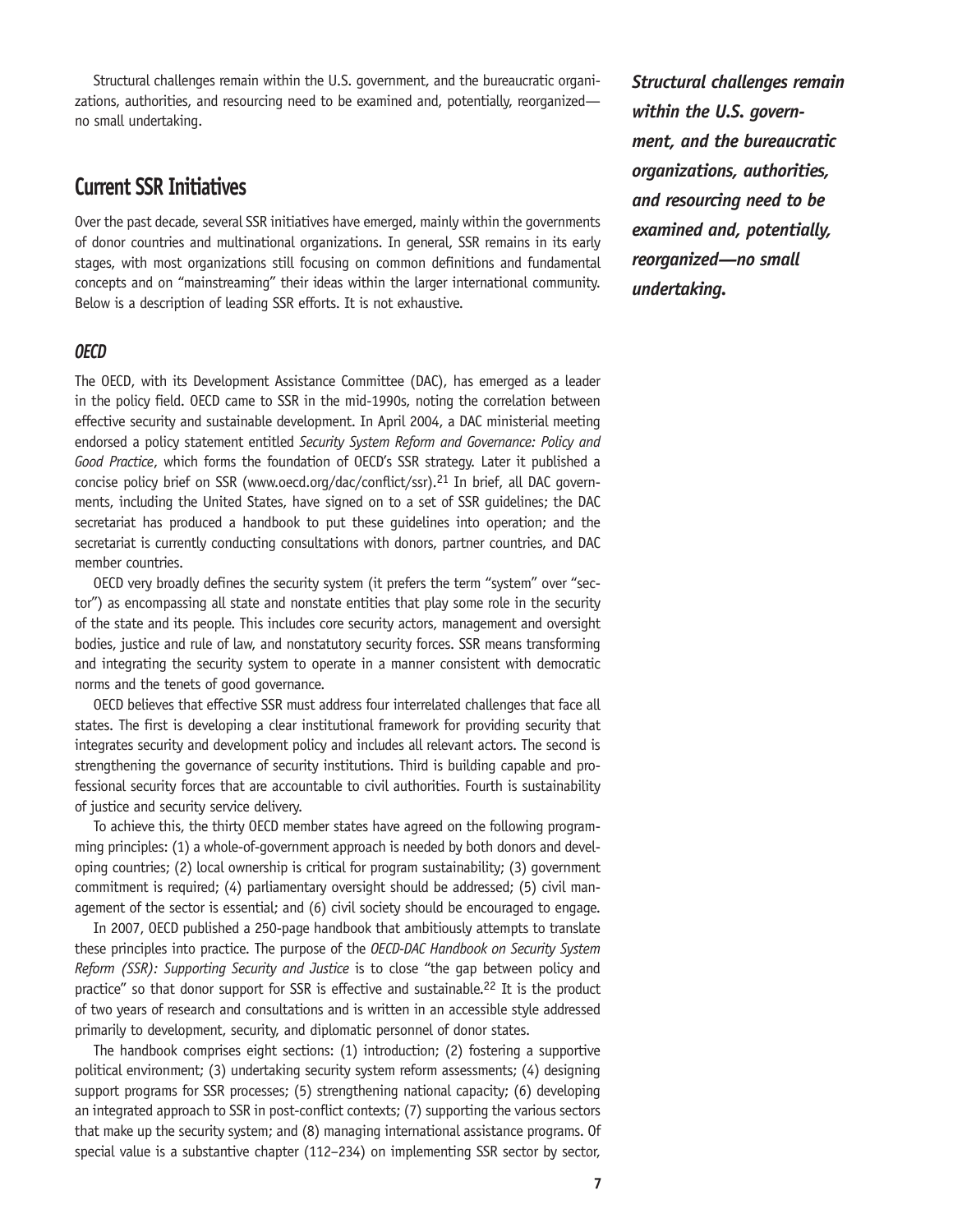including defense, intelligence and security services, border management, police, justice, and prisons.

While the handbook is a singular achievement in the nascent SSR field, it is not universally embraced. In general, it is seen as a useful summary of the issue from the perspective of development donors. It has limitations, however. First, it is written for donors and not other stakeholders. Thus, and notwithstanding its rhetoric about local ownership, it portrays SSR as something that gets done *to* developing countries, not something that they decide to do—and drive and shape—in partnership with donors. This casts SSR in a potentially patronizing shadow for developing countries, which is especially problematic for countries with a troubled colonial past, such as those in Africa, where the majority of SSR programs will likely occur in the upcoming decade.

Second, the handbook is written from the perspective of development agencies. Conspicuously absent are the integrated perspectives of the military, law enforcement, justice, and other sectors vital to successful SSR. This is quite a problem, given the handbook's continual call for a whole-of-government approach.

Third, despite the handbook's mandate to close the policy-practice gap, much of its guidance remains in the realm of policy. It lacks the operational specificity found, for instance, in military field manuals that explain in granular detail how to conduct an operation from start to finish. Some essential elements of SSR are even omitted altogether. For example, the handbook does not explain how to vet candidates for the new security sector—a principal component of any SSR program—other than asserting the unexamined requirement of "establishing a transparent system of vetting for members of the security and justice system" (104). Yet how is this to be achieved in a post-conflict environment, where few if any credible public records exist for background checks? Vetting is the constant bane of SSR programs because it is so difficult to accomplish.

Other obvious omissions in the handbook include methods for sticky issues such as leadership selection, balancing ethnicity in the ranks, and using amnesty in recruitment. Also overlooked is the difficult problem of sensitizing the public to gain support for the program, especially if security forces in the past abused power, committed atrocities against civilians, and contributed to the state's demise. In this environment, reconstituting the security sector will hardly be a welcome activity. These are some of the many practical rocks on which SSR can founder, yet that are overlooked in the handbook.

In sum, the OECD is one of the foremost leaders in SSR thought and has enormous potential to develop a comprehensive and "mainstream" approach, but fundamental issues remain unaddressed.

#### *United Nations*

SSR is an important and expanding area of engagement for the United Nations, which is increasingly engaging in SSR. Currently, many missions are mandated to conduct SSR or SSR-related activities and to provide support to national authorities in this crucial area. But as member states and UN staff themselves have recognized, in many contexts in recent years, the United Nations has been an ad hoc partner for national actors undertaking SSR. Field missions often lack capacity and resources to implement SSR-related mandates and continue to request technical advice and support on SSR from UN Headquarters. But in many situations, UN Headquarters has not been able to provide sufficient support to field missions mandated to undertake SSR.

In 2007, shortcomings in the United Nations' engagement in SSR were acknowledged by member states in the Security Council and the General Assembly (more specifically, the Special Committee on Peacekeeping Operations, referred to as the C-34). Member states recognized the importance of enhancing the United Nations' approach to SSR. In its 2007 Presidential Statement, the Security Council acknowledged the need for a comprehensive report of the secretary-general on UN approaches to SSR. In its 2007 report, the C-34 recognized the need for a holistic and coherent approach to SSR within the UN system and

*Notwithstanding its rhetoric about local ownership, [the handbook] portrays SSR as something that gets done* **to** *developing countries, not something that they decide to do—and drive and shape—in partnership with donors.*

*The OECD is one of the foremost leaders in SSR thought and has enormous potential to develop a comprehensive and "mainstream" approach, but fundamental issues remain unaddressed.*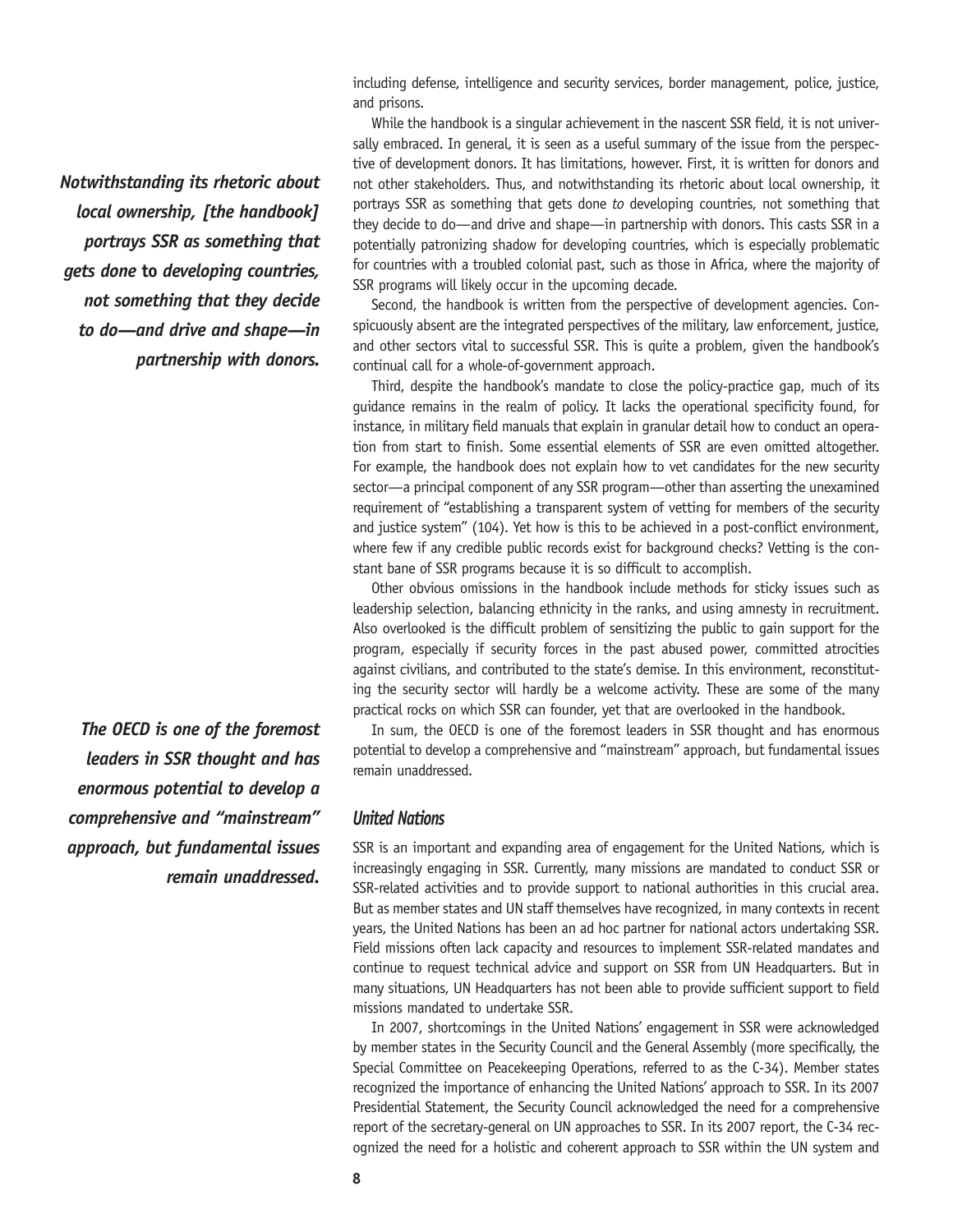recommended the need for an overall strategy to identify and clarify the main elements of the concept of SSR. It also requested the secretary-general to prepare a comprehensive report on UN approaches to SSR. In response, the United Nations established the interagency SSR Task Force, cochaired by the United Nations Department for Peacekeeping Operations (DPKO) and UNDP, to meet this request and to work toward developing a common UN approach to SSR.

In January 2008, the secretary-general released a report entitled "Securing Peace and Development: The Role of the United Nations in Supporting Security Sector Reform." This report is significant in that it is the organization's first clear articulation of a UN definition of the security sector and the objectives of security sector reform. It was prepared by DPKO and UNDP but under the overall guidance of the interagency SSR Task Force and after broad consultation with member states, regional organizations, research centers, nongovernmental organizations (NGOs), UN field missions, and other stakeholder groups.

The report outlines that the United Nations has assumed a broad or comprehensive approach to security, which focuses on security of states and peoples and whose goal is to support the maintenance of international peace and security and to help governments and peoples build a world where freedom from fear and want is a reality for all. It acknowledges that effective and accountable security institutions are essential for sustainable peace and development. With this understanding in mind, the report proposes a broad and inclusive definition of the security sector. The report notes that the "security sector" is a broad term often used to describe the structures, institutions, and personnel responsible for the management, provision, and oversight of security in a country.

According to the report, security sector reform describes a process of assessment, review, and implementation, as well as monitoring and evaluation, led by national authorities, which has as its goal the enhancement of effective and accountable security for the state and its peoples without discrimination and with full respect for human rights and the rule of law. It is founded on a number of core principles:

- SSR will be undertaken only on the basis of a national decision, a Security Council mandate, or a General Assembly resolution;
- SSR must be anchored in national ownership;
- The United Nations' approach to SSR must be flexible and tailored to each specific context; and
- The United Nations' role in SSR will remain modest, while member states and their organizations will remain the leading providers of assistance in this area.

Over the past year, the United Nations has made steady progress in putting forward its plans for support to national SSR actors, but much more remains to be done. In mid-March 2008, DPKO briefed the C-34 on the secretary-general's report, and in mid-May the Security Council discussed the report and the United Nations' emerging approach to SSR. On the basis of the C-34's 2008 report and the Security Council's Presidential Statement on SSR, the United Nations is moving forward in a number of priority areas identified in the secretary-general's report and by an interagency program plan agreed by the SSR Task Force. These priority areas aim to build UN systemwide capacities to better support national authorities undertaking SSR.

The United Nations' SSR program plan will be managed by the SSR team, which is located in the Office of Rule of Law and Security Institutions in DPKO. This SSR team will continue to expand to a full staff of eight to ten members. The future direction of the United Nations' emerging approach to SSR will be implemented under the overall guidance of the interagency SSR Task Force. Over the coming months, the United Nations will become more operationally focused by seeking to deliver tangible support to the field, while continuing to build a community of SSR practice across the organization.

*The United Nations' role in SSR will remain modest, while member states and their organizations will remain the leading providers of assistance in this area.*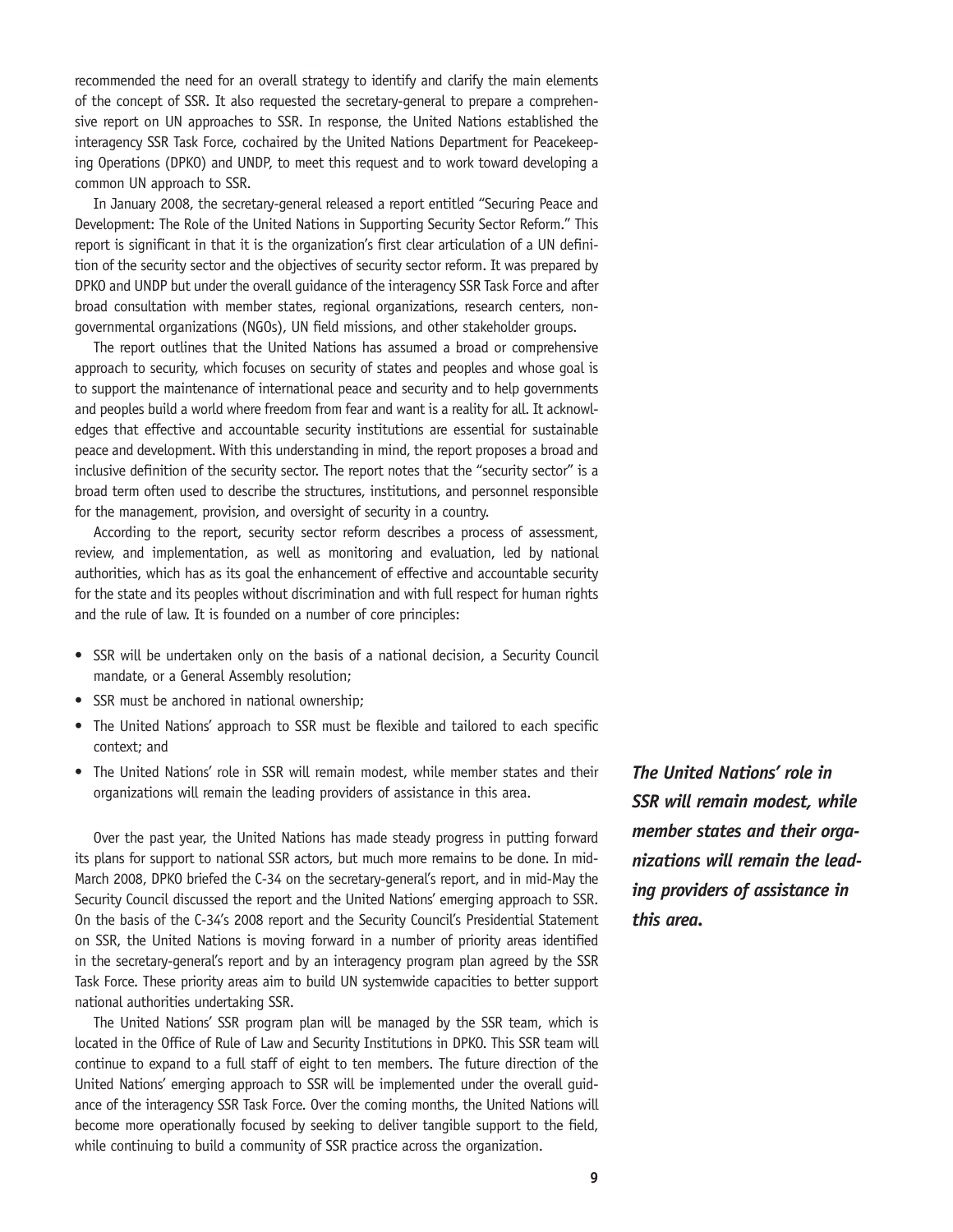#### *World Bank*

Despite its early role in recognizing the linkages between security and development, the World Bank has been reluctant to engage in SSR activities, especially where they concern militaries. It has interpreted the restrictions on political activities in its Articles of Agreement as constraining involvement in security-related issues. However, since the late 1990s, it has increasingly realized that effective security is critical to reducing poverty and achieving economic growth, which are core Bank objectives. The 1997 *World Development Report* renewed attention to the central role of the state in providing core public goods, including security and rule of law.

The Bank has viewed its central contribution to SSR as professionalizing public financial management: helping partner countries fight corruption, creating transparent and accountable budgets, and creating instruments for resource management. Additionally, the Bank helps reintegrate ex-combatants back into civilian life, but this may or may not be a component of an SSR program. In 2004, the Bank conducted a sectoral study of public financial management in Afghanistan. In 2007, several initiatives increased the Bank's involvement in SSR: an emergency response policy and associated legal opinion widened the Bank's scope of engagement in security-related issues of conflict-affected countries; the Governance and Anticorruption Strategy approved by the board put governance issues, including security, squarely on the Bank's agenda; and an Issues paper was drafted on poverty reduction strategies and the security sector. Despite its reluctance to engage in security-related activities, the Bank is recognizing the importance of SSR to its mission and is developing ways of supporting SSR chiefly through public finance management reform.

### *Geneva Centre for the Democratic Control of Armed Forces (DCAF)*

Another leader in SSR thinking is DCAF, a Swiss government initiative established in 2000. DCAF's mission is to promote good governance and SSR in accordance with democratic norms. It conducts research on best practices, encourages the development of standards at the national and international levels, makes policy recommendations, and provides incountry advice and assistance programs. DCAF is an international foundation comprising fifty member states, including the United States.23

The Working Group on SSR supports the conceptual development of the idea and brings together experts from national and international governmental organizations as well as NGOs to discuss SSR best practice. Like OECD-DAC, DCAF tends to conduct legalistic and donor-oriented research, focusing on standards and norms as they pertain to SSR rather than developing concrete methods or strategies for conducting SSR. Examples of recent projects and publications include *Handbook on Human Rights and Fundamental Freedoms of Armed Forces Personnel, The Security Sector Legislation of the Palestinian National Authority*, and *Security Sector Reform and Gender*.24 DCAF also plays a role in supporting the conceptual development of SSR for international organizations such as the United Nations, Organization for Security and Cooperation in Europe, and the European Parliament.

In 2008, DCAF introduced its International Security System Advisory Team, which "brings together policy and operational security sector reform (SSR) expertise, from the developmental, security, defense and diplomatic domains, in order to provide donors and the international community with comprehensive advice both on the technical and the process aspects of supporting SSR."25 Its objectives are to undertake and coordinate SSR assessments, provide guidance on program design, monitor and evaluate SSR programs, develop training and capacity, and provide other support services, such as developing a roster of experts, country monitoring, and sharing lessons learned. Now the four-person team's activities are limited to short workshops on SSR capacity building, on parliamentary oversight and policy recommendations, on the role of gender in SSR, and on adherence to the principles outlined in the OECD-DAC handbook.

*The [World] Bank has viewed its central contribution to SSR as professionalizing public financial management: helping partner countries fight corruption, creating transparent and accountable budgets, and creating instruments for resource management.* 

*Like OECD-DAC, DCAF tends to conduct legalistic and donororiented research, focusing on standards and norms as they pertain to SSR rather than developing concrete methods or strategies.*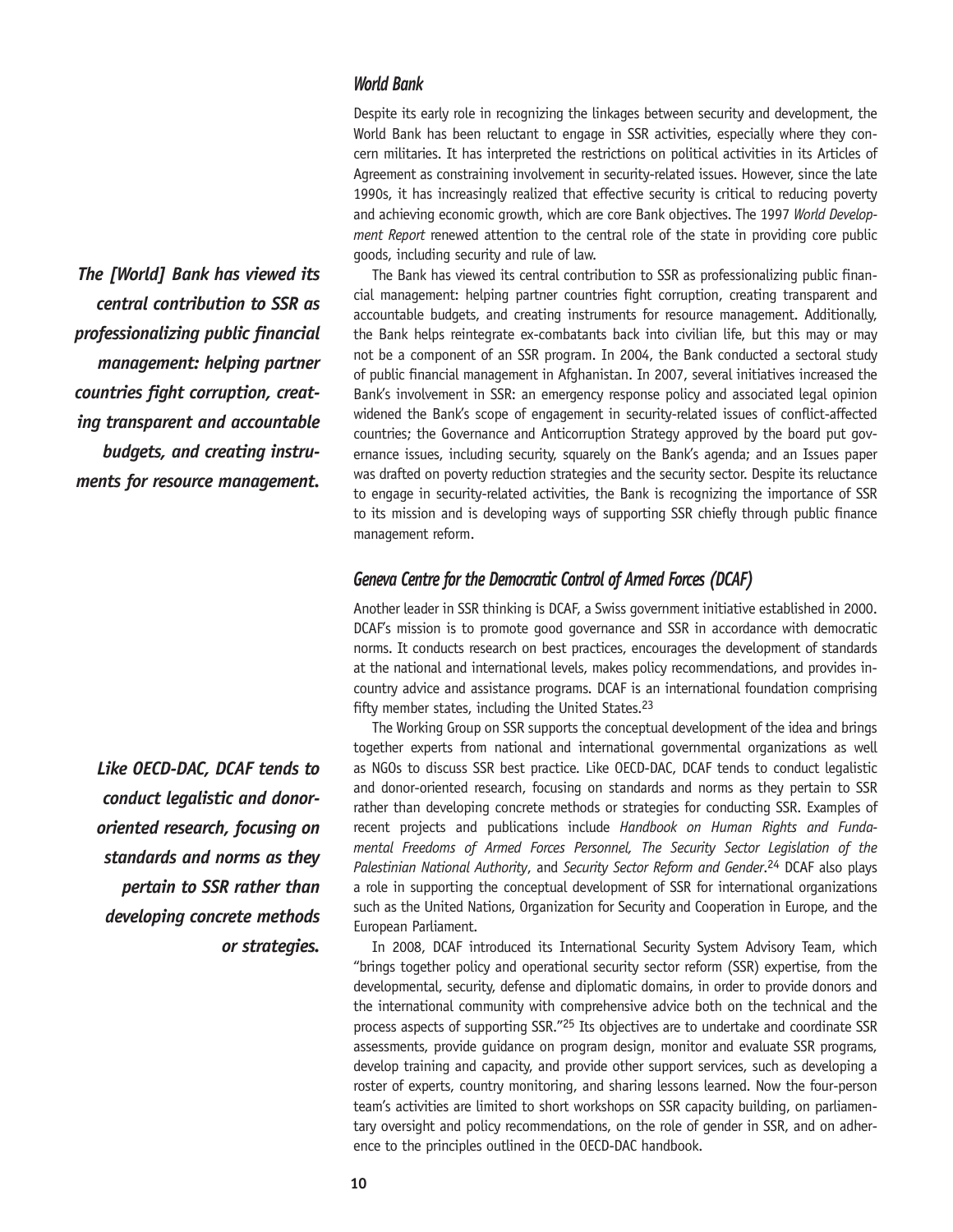### *Other Multinational Organizations*

Other multinational and development institutions are just beginning to address SSR. Examples include the normative frameworks of the African Union and the Economic Community of West African States, the Organization of American States, and defense sector governance (NATO). Their efforts are thus far embryonic.

### *EU*

Though the EU has not to date developed a robust SSR or ROL program or policy, the Council of the European Union initiated two programs related to strengthening ROL in post-conflict countries. Both missions claim to be integrated member operations, with fifteen participating EU countries, focused on ROL training. These programs, run by the EU's European Security and Defense Policy, focus on the criminal justice sector and address police, prosecutors, judges, and prison managers in a comprehensive fashion. The EU Integrated Rule of Law Mission for Iraq (EUJUST-LEX) currently deploys in Iraq, while a separate mission, the EU Rule of Law Mission in Kosovo (EULEX Kosovo), deploys in Kosovo. EUJUST-LEX in Iraq responded to an invitation by the Iraqi prime minister to offer training activities in 2005 for the ROL sector, while EULEX Kosovo was launched by the EU Council in 2008 to help the Kosovar security sector.

Though EULEX activities claim to give priority to indigenous community involvement, the majority of EUJUST-LEX activities take place inside the EU rather than in the field. Headquarters are located in Brussels, though each mission maintains small field liaison offices that are charged with host-country coordination. Indigenous professionals with ROL mandates receive training and development courses in EU countries. EUJUST-LEX also offers "work experience secondments," in which program participants shadow and work alongside their EU counterparts to gain on-the-job training. This program claims to have trained 1,654 Iraqi senior criminal justice officials since its inauguration in July 2005.

### *UK*

The UK was an early pioneer in SSR, and one of the first major donor states to recognize its potential. The Labour party's election victory in 1997 ushered in significant changes to the UK's approach to security and development. This included promoting its development agency to full departmental status, with a cabinet-level position, and renaming it the Department for International Development (DFID). Its first secretary, Clare Short, gave a speech in 1998 articulating a new initiative to tackle security issues from a developmental perspective using "security sector reform."<sup>26</sup> Since then, the UK has emerged as one of the "market leaders" in SSR, employing a strategic approach to programming, promoting joint approaches, influencing partner governments and other members of the international community, and seeking to coordinate international SSR efforts.

Because of SSR's complex nature, the UK government has taken a collaborative approach, creating two conflict prevention pools, one for Africa and one for the rest of the world. In March 2001, it established the Global Conflict Prevention Pool (GCPP), a joint effort of the Ministry of Defense (MOD), the Foreign and Commonwealth Office, and DFID (arguably the dominant agency regarding SSR). GCPP's objective is to integrate the expertise of the UK's security and development agencies in order to reduce the number of violent conflicts worldwide. This includes the formulation of SSR strategy, which entails four functions: (1) analysis and research for policy development, (2) effective institutional reform through advice and technical assistance to partner countries, (3) capacity building through networking and strengthening partner country and multilateral agency capabilities, and (4) mainstreaming SSR into multilateral institutions and other donors and informing those organizations' policies and activities.

*Since its inauguration in July 2005, EUJUST-LEX's program claims to have trained 1,654 Iraqi senior criminal justice officials.*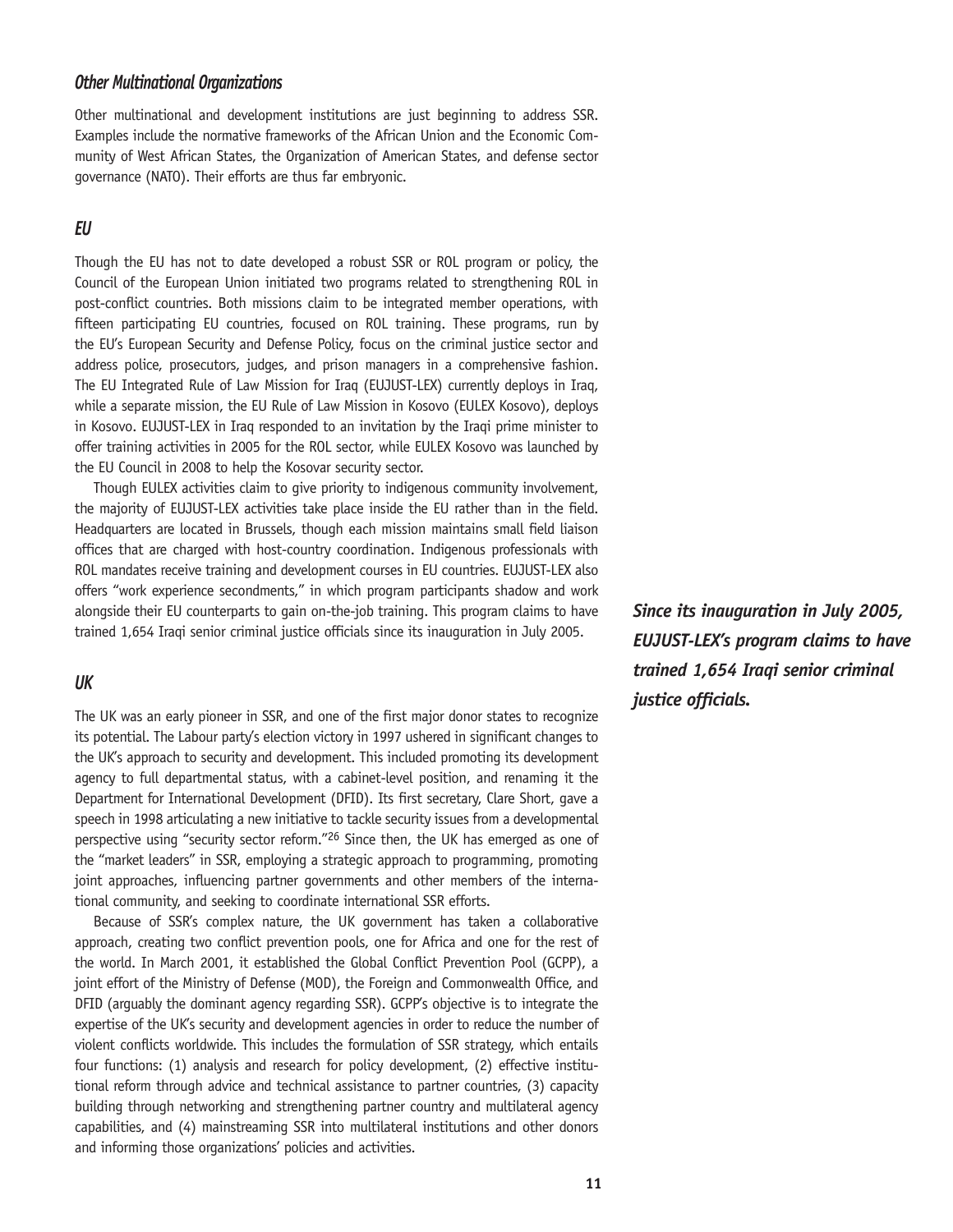The second group is the African Security Sector Network (ASSN), a small Internetbased community of African scholars and practitioners (www.africansecuritynetwork.org.) Established in 2003, it grew out of locally owned efforts to develop subregional networks and then integrate them in an effort to harmonize the various African organizations involved in SSR. ASSN's strategic objectives are to support and facilitate SSR in Africa, help build capacity within the security sector in Africa, enhance security sector literacy in Africa, support security sector policy development through applied research, and serve as a continental information repository. To date, however, ASSN's activities have been limited.

In addition to its work in strategy formulation, the GCPP funds two important programs in support of SSR. The first is the Security Sector Development Advisory Team, which provides in-country technical advice on SSR to countries that request it, in accordance with UK strategic priorities. The second is the creation of a community of experts through the Global Facilitation Network on SSR (GFN-SSR). This initiative is managed by the University of Birmingham and is largely an Internet-based community. The GFN-SSR Web site (www. ssrnetwork.net) serves as a virtual colloquium for exchanging ideas on SSR and also publishes papers such as "A Beginner's Guide to Security Sector Reform."27

The challenges confronting the UK's efforts are emblematic of SSR challenges in general. The multifaceted nature of SSR demands innovative strategies for interagency synergy, something that evolves over time. Even after ten years of discussion, there is no clear consensus on the definition of "security," what should and should not be included in the security sector, and exactly who provides security and justice. Recent efforts by the UK government, especially DFID, include playing a major role in the OECD's development and adoption of a comprehensive SSR policy, in an effort to mainstream SSR thinking. Despite this, the UK, surprisingly, lacks a formal SSR policy on how the British government as a whole intends to advance an SSR agenda and how the different institutional actors can help achieve government objectives in this area.

#### *Netherlands*

The Netherlands has aspirations to become a major SSR participant. This interest has grown, in part, from an emphasis within Dutch Development Cooperation programs in fragile states, particularly Afghanistan, Burundi, Democratic Republic of the Congo, Sudan, Palestine, Pakistan, Guatemala, and Colombia. Of these, the first four are seen as priorities for SSR engagement, and in June 2008 the government held a four-day workshop at The Hague for Burundian stakeholders.

The Netherlands lacks a formal SSR policy but maintains a working document on SSR, drafted by the Ministry of Foreign Affairs (MFA) and the MOD. Also, a steering group on security cooperation and reconstruction has been established with representation from MFA (including Development Cooperation), MOD, Interior (including police), Justice, Finance, and Economic Affairs. The group participates in SSR decision making and may commission a policy or strategy paper outlining key issues and the roles of governmental actors.

Also, the Netherlands Institute of International Relations, known as "Clingendael," conducts research at the request of the Netherlands Ministry for Foreign Affairs. Clingendael's work on preventing and managing intrastate conflict led it to SSR as a potential solution in the late 1990s. Since then, it has advised the government on management, control, and oversight of security forces. Clingendael also facilitates security sector reviews, development of institutions, management best practices, developing strategies for change, and training civilian defense, military, police, and intelligence staff.

The Dutch have also recognized that their SSR interventions to date have been too discrete, nonstrategic, and unsustainable to achieve their SSR objectives. One foray into this effort was a 2007 Clingendael publication entitled *From Project to Program: Effective Programming for Security and Justice*, which offers practicable guidelines for SSR planners.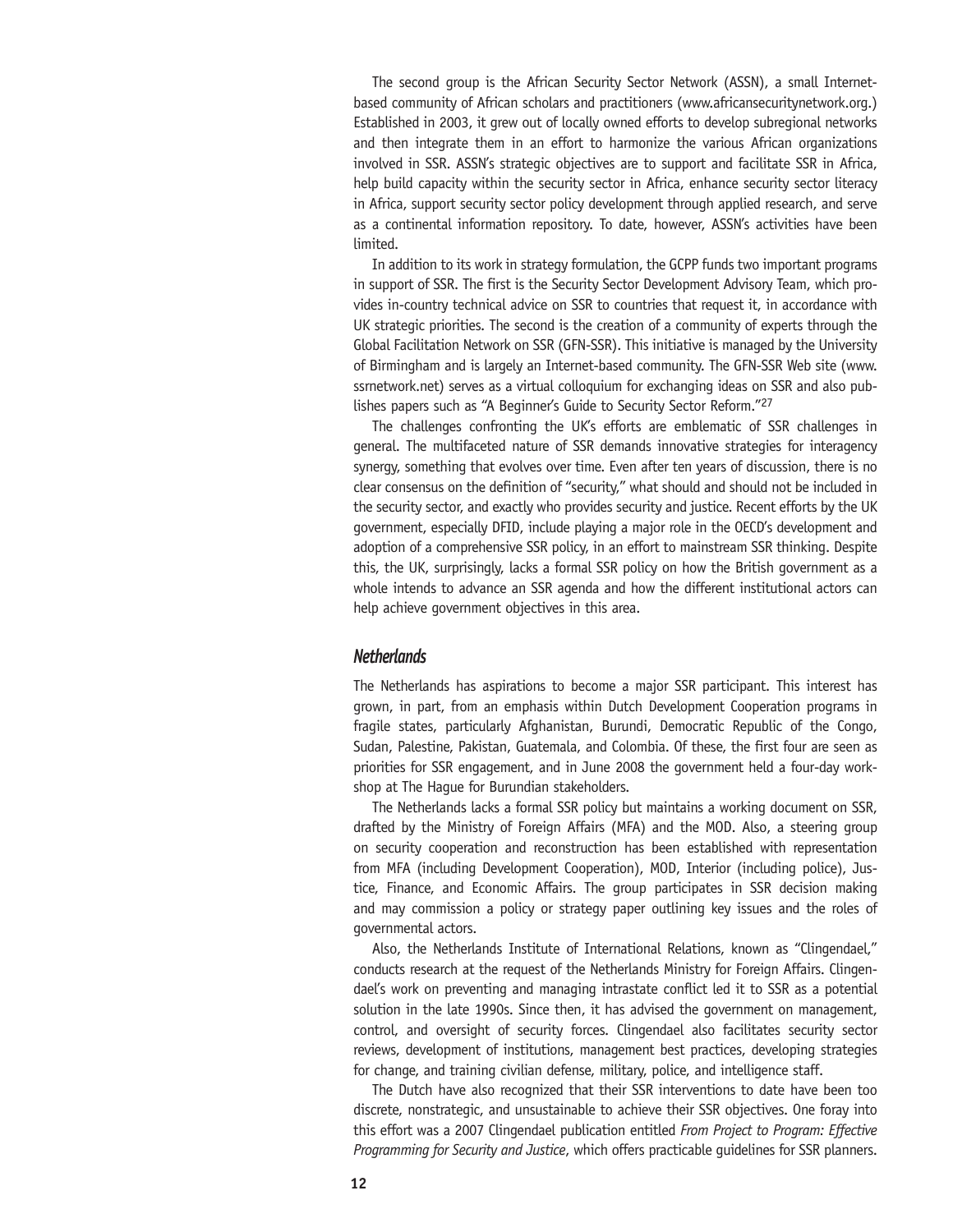Drawing on lessons learned from other SSR programs, the publication discusses four factors that underpin the environment for effective programming in fragile and post-conflict countries (section II). It suggests ways to balance immediate justice and security needs with designing and implementing a long-term strategic program (sections III–VI). This multilayered approach posits methods of supporting state and nonstate justice and security providers and concludes by discussing some of the management requirements of their approach (section VII).28

A major theme throughout the Netherlands' approach is that justice and security development is a highly political endeavor requiring transformations in service delivery, organizational structures, and institutional arrangements that produce sustainable improvements in performance.

### *U.S. Government*

In recent years, the U.S. government has made important advances in SSR capabilities and capacities, but these advances are limited to discrete SSR functions. U.S. military forces have engaged in training and equipping foreign military forces in partner countries. The State Department's Bureau of International Narcotics and Law Enforcement Affairs (INL) and the Justice Department's International Criminal Investigative Training Assistance Program train and equip police in peace operations and in emerging democracies. An integrated, coordinated, and comprehensive interagency approach to SSR, however, is still wanting. Such a full-spectrum approach is urgently needed, since SSR is at the heart of the United States' nation-building strategies in Iraq and Afghanistan. In fact, little planning was done for SSR in advance of the interventions in Iraq and Afghanistan; this resulted in ad hoc efforts with disappointing results that have prolonged both wars.

In Afghanistan, U.S. efforts to train and equip the new Afghanistan Army have made progress. But efforts to establish an Afghan National Police (ANP) have been hampered by an uncoordinated multinational endeavor by donor countries, resulting in confusion about the role and mission of the police, ineffective training programs, inappropriate staffing and problems with corruption, lack of funding for police salaries, and critical equipment shortfalls. Since 2005, the DOD, with State Department support, has directed U.S. efforts to develop the ANP into a force capable of enforcing the rule of law and supporting actions to defeat insurgency. In 2008, the Government Accountability Office (GAO) found that although the ANP has reportedly grown in number since 2005, after an investment of more than \$6 billion, no Afghan police unit (0 of 433) is assessed by DOD as fully capable of performing its mission, and over three-fourths of units (334 of 433) are assessed at the lowest capability rating. While the ANP has reportedly grown in number to nearly 80,000 personnel, the Afghan Interior Ministry remains corrupt, dysfunctional, and incapable of managing a national police organization.29

The situation in Iraq is not much better. Belated U.S. efforts to train Iraqi security forces began only after the insurgency was under way. The United States has made some progress in creating the new Iraqi military, but after five years, Iraqi forces are still dependent on embedded U.S. advisers and the U.S. military for logistics, transport, and air and fire support. A 2008 GAO report found that only 10 percent of Iraqi forces were able to perform operations without U.S. assistance.<sup>30</sup> Iraqi police forces have been infiltrated by militia groups and have been responsible for sectarian violence and death squad activities. As of May 2008, the Iraq Interior Ministry, which supervised the police and border control services, remained corrupt and dysfunctional; only nine of eighteen provinces had made the transition to Iraqi control, and the other nine remained under the control and protection of U.S. forces. This is disappointing after five years, \$20 billion, and thousands of American lives expended for Iraq's reconstruction.

Beyond Afghanistan and Iraq, U.S. efforts at SSR are fragmented and stovepiped within the bureaucracy, with large portions outsourced to the private sector. Responsibility for U.S. police, judicial, and corrections assistance programs in post-conflict interventions rests with the State Department's Bureau of International Narcotics and Law Enforcement

*A major theme throughout the Netherlands' approach is that justice and security development is a highly political endeavor requiring transformations in service delivery, organizational structures, and institutional arrangements.*

*While the ANP has reportedly grown in number to nearly 80,000 personnel, the Afghan Interior Ministry remains corrupt, dysfunctional, and incapable of managing a national police organization.*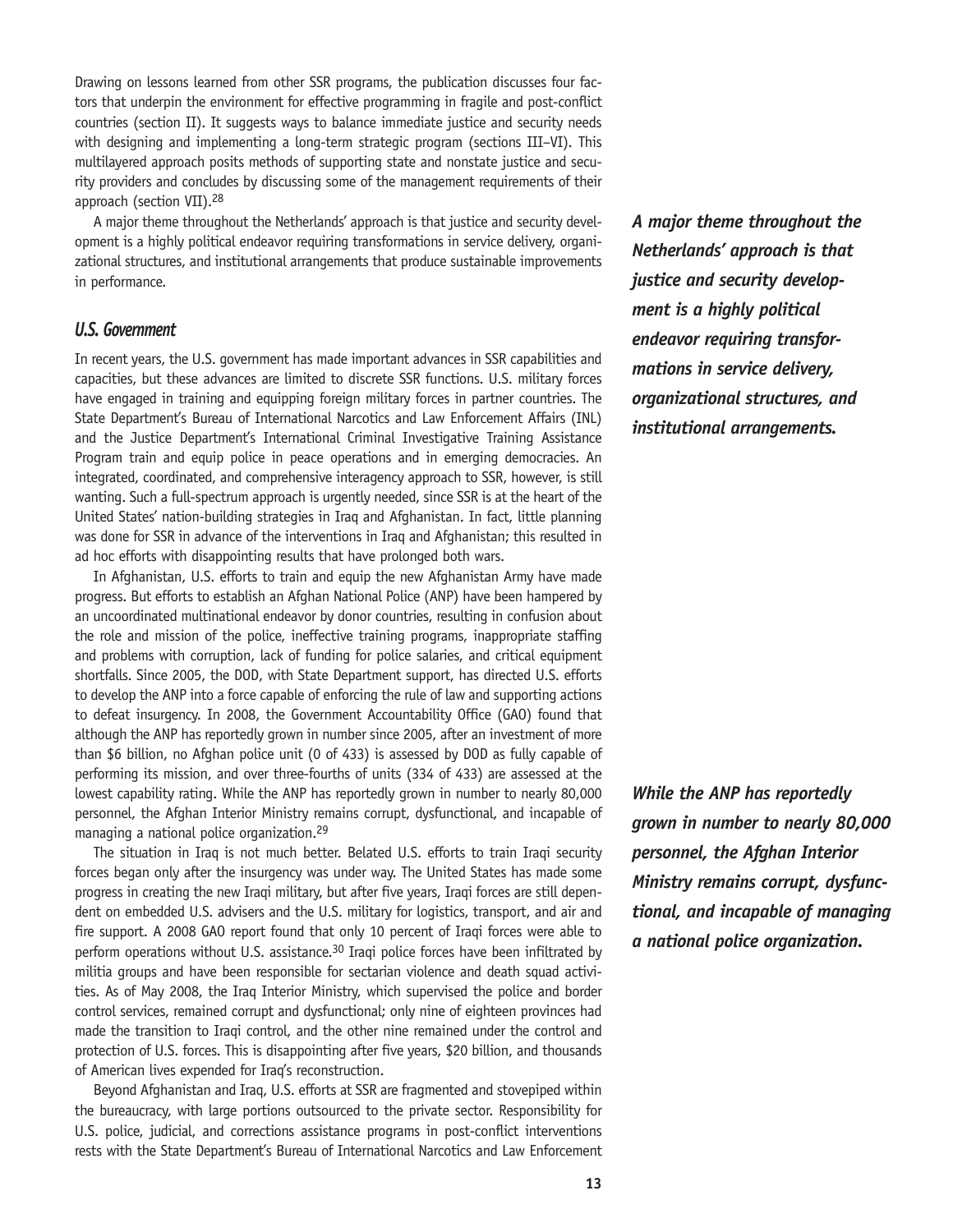Affairs. In turn, INL has relied on DynCorp International and other firms to provide contractors to staff U.S. police contingents in UN police forces. In Central America, Haiti, and the Balkans, INL relied on the U.S. Justice Department to direct training programs for local police.

For Iraq and Afghanistan, however, President Bush issued a presidential directive assigning responsibility for police, judicial, and corrections assistance programs to the Defense Department and the U.S. military training commands in both countries. In Iraq and Afghanistan, the U.S. military has used a mix of soldiers, military police, and civilian contract personnel hired through the State Department to train and advise local police and judicial personnel. Putting the military in charge of the civilian components of SSR has been highly disappointing. Defense would like to return this responsibility to State, but it is not clear that the State Department could handle these multibillion-dollar programs, given its lack of personnel and material resources and the difficulties of operating in conflicted environments.

The lack of SSR preparation for the post-conflict phase of U.S. operations in Iraq and Afghanistan stems, in part, from the military's focus on combat operations rather than conflict prevention or post-conflict transition. The military has generally eschewed non-combat missions, preferring to prioritize fighting and winning wars, its traditional mission. However, this is changing. The situations in Iraq and Afghanistan have made it patently evident that lethal force alone is no longer the decisive variable in military campaigns. To this end, in 2005 the White House issued *National Security Presidential Directive (NSPD) 44*, which recognizes the primacy of reconstruction and stabilization operations.31 That same year, the Pentagon released DOD Directive 3000.05, which defines post-conflict stability operations as a "core U.S. military mission" that "shall be given priority comparable to combat operations."<sup>32</sup> This new focus represents a seismic shift in military thought, as it prioritizes noncombat functions equal to traditional warfighting missions in the pursuit of durable security.

Just as significant, the military is also focusing increasingly on conflict prevention, which underscores the requirement for SSR. Strategic thinkers have introduced a new concept called "Phase Zero" into campaign planning. Phase Zero encompasses all activities that the military can do to avert conflicts from developing in the first place, such as utilizing SSR to professionalize foreign militaries to uphold the rule of law.<sup>33</sup> Most significantly, DOD has made defense and security sector reform an explicit mission as one of the eight primary security cooperation focus areas in its new Guidance for the Employment of the Force (GEF). The GEF is the primary DOD operational guidance and planning document and supersedes the former "Contingency Planning Guidance and Security Cooperation Guidance" documents.

Consistent with these new strategic mandates, the new U.S. Africa Command (AFRI-COM) aspires to provide SSR support as a means of helping stabilize fragile states in Africa. AFRICOM's mission is to coordinate and manage all DOD programs in Africa (except Egypt, because of its relationship with the Middle East). The principal objective of AFRICOM is to secure Africa by helping Africans through "security cooperation," which will entail a major focus on defense reform. DOD regional centers such as the Africa Center for Strategic Studies also play an important role in advancing SSR development. The blueprints for AFRICOM were in part drawn from U.S. Southern Command (SOUTHCOM), which manages DOD programs in Central and South America. SOUTHCOM has linked regional security and development in its programs and has engaged in limited SSR in Colombia.

Concerning the development of SSR doctrine, in 2008, the U.S. Army will release an updated version of *Army Field Manual FM 3-07*, *Stability Operations*, which will feature SSR in chapter 6. A draft of this chapter reveals substantial improvements over previous versions, which lacked serious mention of SSR. This draft stresses a whole-of-government approach, offers definitions and terms, discusses the military's role in SSR, and provides planning considerations for SSR. It should be noted that these definitions and concepts represent the perspective only of the U.S. Army, not of the U.S. government, which cur-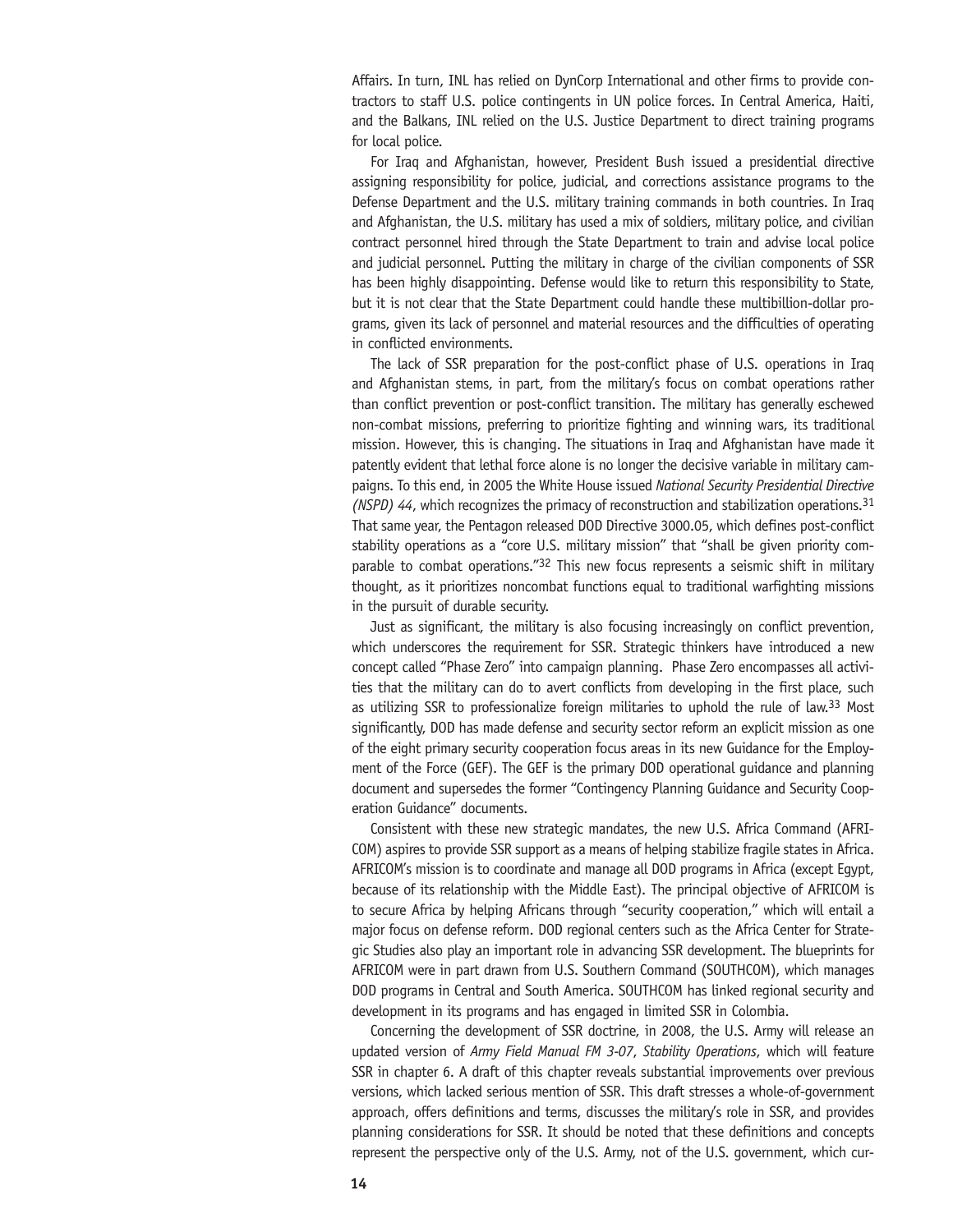rently lacks a definition or policy. The chapter also offers stabilization and reconstruction guidance for justice and rule of law reform, such as in police and prisons—which some observers may deem an inappropriate role for the military in SSR. Finally, it quickly outlines the military's role in disarmament, demobilization, and reintegration, which is often linked to SSR in post-conflict settings but may not necessarily be embedded in an SSR program. This chapter represents a notable beginning, not an end, in the quest for SSR "military doctrine." SSR deserves its own field manual. To effect a true whole-ofgovernment approach, civilian actors, such as the State Department and USAID, also need to develop commensurate "civilian doctrine." This notwithstanding, FM 3-07 is the most advanced articulation of SSR in the U.S. government to date.

USAID has also investigated the potentiality of SSR but is hobbled by decades of legislation forbidding it from security-related activities. This has resulted in a dearth of security expertise within the agency, limiting SSR analytical capability and program capacity. To help formulate an approach, USAID commissioned papers on SSR and met with representatives from DFID.<sup>35</sup> In general, USAID's perspective closely mirrors those of DFID and OECD-DAC: development focused, donor oriented, with a whole-ofgovernment approach.

Since early 2006, an informal U.S. government interagency SSR working group has convened in Washington, D.C., about once each quarter. This group is composed of a dozen or so representatives from USAID, State, DOD, and the Department of Justice and is led by three cochair, from State, USAID, and DOD. The working group has drafted a "3D" policy paper on SSR, which is undergoing interagency review and clearance. Perhaps in the next administration, the working group hopes to be designated by a presidential decision directive as part of the interagency process and to include representatives from all relevant agencies and offices.

Within the State Department, the Bureau of African Affairs has acquired significant experience in SSR with programs in Liberia, Sudan, Burundi, Democratic Republic of the Congo, and elsewhere. The Joint U.S.-Liberia Security Sector Reform program is perhaps the most advanced SSR effort being conducted by the U.S. government today. Since 2004, the State Department has worked in partnership with the Liberian government to fully demobilize and then reconstitute de novo the Armed Forces of Liberia and the Ministry of Defense.<sup>36</sup> This is noteworthy because the armed forces were complicit in human rights abuses during the fourteen years of civil war, one of the most egregious conflicts in African post-colonial history. The State Department is conducting this program, somewhat controversially, by outsourcing the task to DynCorp International and Lockheed Martin. The program's many achievements include completely demobilizing the legacy armed forces, 13,770 soldiers, without significant incident—a feat almost unprecedented in Africa. For comparison, in 2002, an attempted coup d'etat was triggered in neighboring Côte d'Ivoire when the government attempted to demobilize 750 soldiers, causing France to intervene with soldiers to help quell the violence.<sup>37</sup>

The Joint U.S.-Liberia SSR program also devised numerous innovations: a comprehensive recruiting and selection system; a pioneering human rights vetting method for post-conflict environments; wide-ranging training for all members of the military force and defense ministry, including civics and human rights education (later excised for cost reasons); a new force structure and table of organization and equipment; the refurbishment of military bases; the wholesale replacement of equipment and arms; and fielding the force in a sensitive post-conflict setting. The end state will be a two-thousand-person professional army that is modeled on U.S. military doctrine and supports the national objectives of the Liberian government by September 2010. The program has suffered time and cost overruns for several reasons, including the challenging operational environment, the unique nature of the task, erratic program funding by the United States, and complications due to outsourcing the program to private companies.<sup>38</sup>

The lack of U.S. government SSR capability and capacity has led to the outsourcing of most operational aspects of SSR programs to private security companies (PSCs).<sup>39</sup> Com-

*USAID has also investigated the potentiality of SSR but is hobbled by decades of legislation forbidding it from security-related activities.*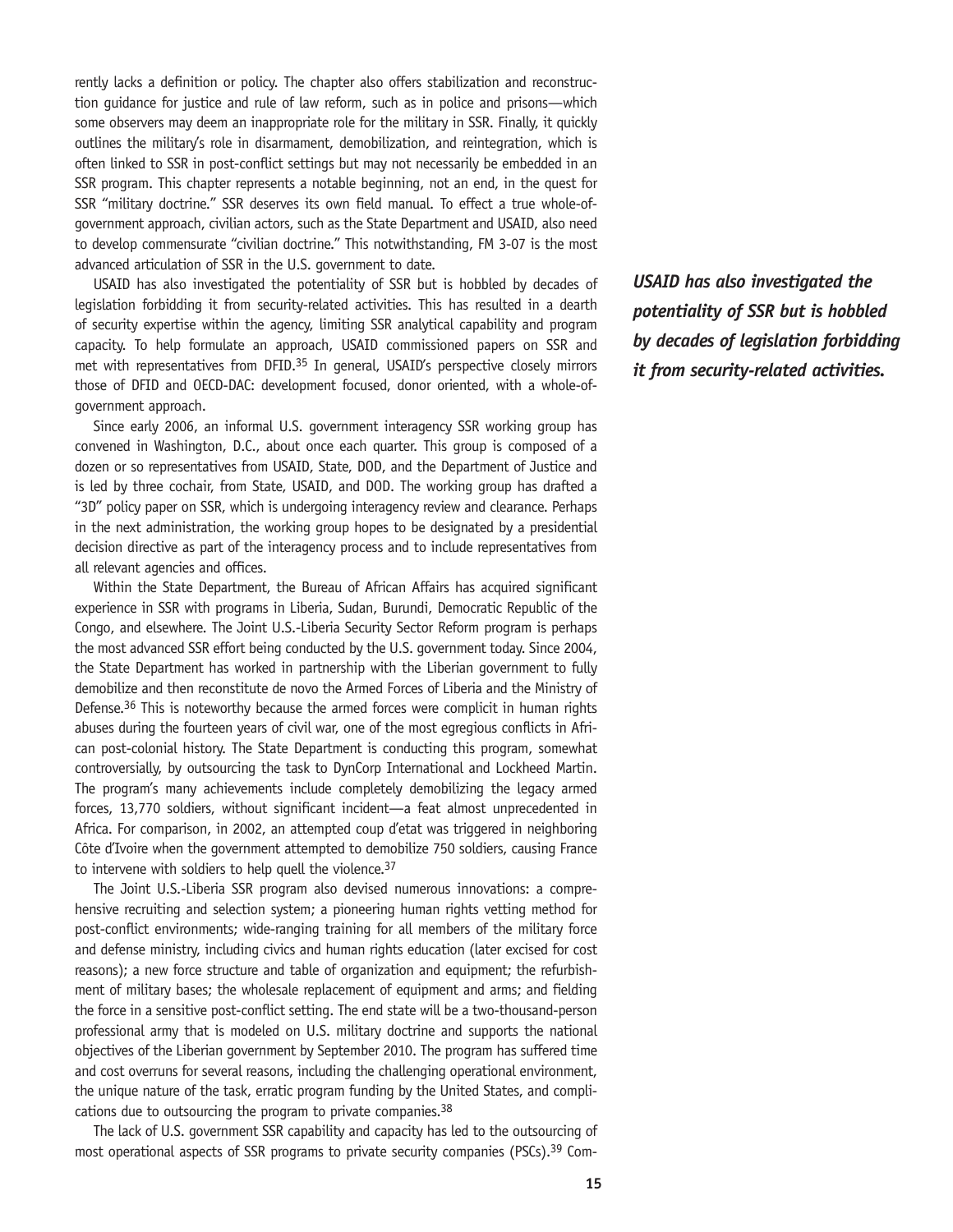panies such as DynCorp International, MPRI, and Pacific Architects and Engineers (PA&E) have conducted SSR activities in Iraq, Afghanistan, Liberia, Nigeria, Colombia, and Sudan. Furthermore, until recently, the State Department outsourced the GPOI program entirely to PSCs. In 2006, the State Department awarded a contract collectively to MPRI, Blackwater, and Northrop Grumman, with a ceiling of \$500 million through 2011, to support GPOI.<sup>40</sup> However, this contract was canceled in 2008, and the State Department did not disburse any money to these companies.

The use of PSCs is controversial, and a full analysis of this complex topic is beyond the scope of this paper. In general, PSCs are seen as an economy of resources because they can provide efficient solutions to challenging problems such as battlefield logistics, post-conflict reconstruction, and SSR. But there are problems with this unregulated multibillion-dollar industry vested in conflict. These problems include normative issues regarding legitimacy and the erosion of the state's monopoly of force; economic issues such as fostering an industry vested in conflict in conflict-prone areas; oversight issues such as the dearth of meaningful regulation; legal issues such as the PSCs' ambiguous status in conflict zones; policy ramifications due to the growing codependence between the government and industry regarding policy planning and implementation; and potentially irreconcilable differences between profit motives and public policy.<sup>41</sup> With a few notable exceptions, there has yet to be a serious discussion within the U.S. government about appropriate spheres of activity for this burgeoning multibillion-dollar industry; its effective regulation and oversight; and its impact on foreign policy articulation, implementation, and outcomes.

# **Gaps in Implementation**

The U.S. government has made significant strides in SSR, but fundamental gaps remain:

- **• No commonly accepted SSR framework, strategy, common doctrine, or interoperability.** The current lack of an internationally accepted SSR framework has significantly hampered SSR outcomes. Common terminology does not yet exist, which demonstrates the slow pace of progress since the 1990s, when the concept of SSR was first articulated. The absence of an integrated, coordinated, and comprehensive approach to SSR has produced ad hoc programs with limited and, at times, counterproductive impacts. This has jeopardized the international community's ability to achieve sustainable stability and development in societies emerging from conflict.
- **• Lack of integrated training and lack of an SSR practitioner corps.** The lack of a comprehensive approach to SSR has resulted in the training of few bona fide SSR experts, trainers, and practitioners. While progress has been made in some areas, implementation continues to fall to individuals lacking a broad background in security sector transformation, resulting in well-meaning but less than successful SSR programs.
- **• Policy-to-practice gap.** SSR is articulated in theoretical terms at headquarters but programmed at the field level. Missing is an implementation strategy at middlemanagement levels to translate abstract ideas into concrete reality. This is partly because SSR has been articulated mostly by academics, lawyers, bureaucrats, and others lacking SSR field experience. There has also been a failure by practitioners to relate their experience back from the field. An integrated perspective from those who design and enact SSR programs is needed to create implementable doctrine and effective programs.
- **• Asynchronous interagency efforts.** SSR is multifaceted reform, requiring significant interagency cooperation and frustrated by conflicting bureaucratic perspectives, methods, cultures, and objectives. Experience has shown that if one agency dominates an SSR program, that agency's interests and perspective will dominate the

*Common terminology does not yet exist, which demonstrates the slow pace of progress since the 1990s, when the concept of SSR was first articulated.*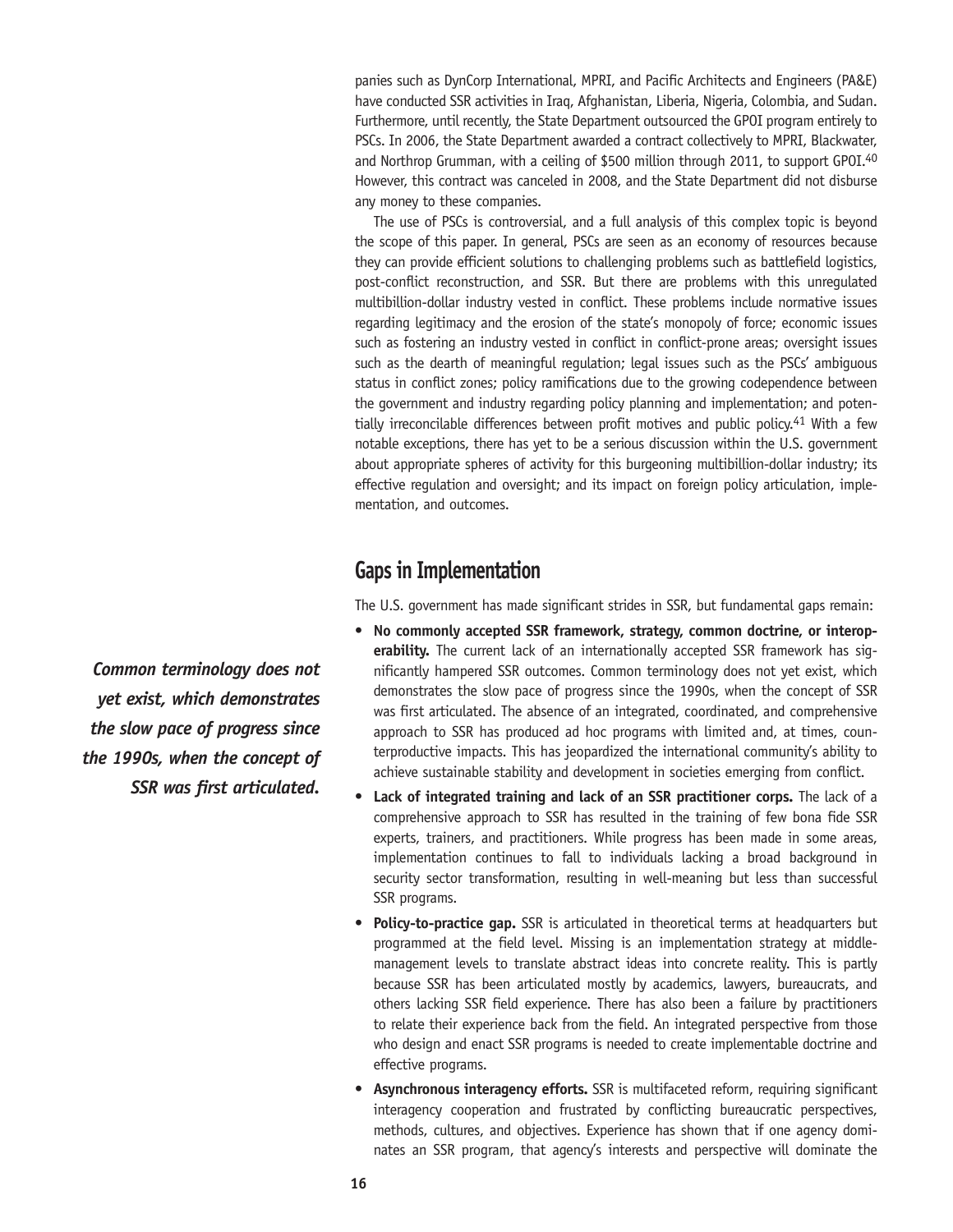agenda, to the exclusion of others. This produces a highly fragmented approach that can undermine the ultimate objectives of SSR. Also, it incites interagency recalcitrance to engage in SSR, which is an inherently whole-of-government effort.

- **• Lack of management tools.** International institutions and donor governments need to develop SSR-tailored tools if they want to move from ad hoc efforts of limited impact to durable SSR outcomes. Performance metrics are required to monitor, review, and evaluate SSR programs. This should take into account citizens' perceptions as well as consider quantitative data.
- **• Failure to engage host governments and their citizens.** Most of the work on SSR has been undertaken from the perspective of international providers, with little attention given to the potential reaction from host governments and local citizens. From the outset of an SSR reform effort, it is essential to engage those most affected and develop programs in partnership to incorporate their views and objectives into SSR programs.

## **Recommendations**

- **1. Achieve consensus on SSR definition.** Before attempting to build capacity in the U.S. government to conduct SSR programs, key policymakers and stakeholders need to agree on a common description for SSR goals and a terminology for SSR activities. The U.S. government's approach should take into account other definitions for SSR from allies such as the UK and the Netherlands, as well as international organizations such as the United Nations, the OECD, and the World Bank.
- **2. Formalize U.S. government work on SSR.** The U.S. government needs to move from ad hoc SSR projects to a comprehensive, whole-of-government approach to SSR. This effort should begin with the formal establishment of a policy coordinating committee (interagency working group) chaired by a senior member of the National Security Council staff and including stakeholders from relevant agencies and departments. Responsibility for leadership for SSR programs should be vested in a single department of government, which can provide the secretariat for the interagency working group.
- **3. Produce common civil-military–approved doctrine.** A comprehensive and institutionalized U.S. approach to SSR should include doctrine at the strategic level, implementation guidelines at the operational level, and specific programming tools at the tactical level. Because SSR falls within the security-development nexus, this doctrine should bridge civilian and military expertise and skills. It should also clarify the distinction between, and responsibility for, ROL and JSR activities and establish priorities for implementation. A common doctrine should also take into account the need for local ownership of SSR programs and for alignment with other activities, such as democracy and governance strengthening and economic growth.
- **4. Engage with the United Nations and the international community on SSR issues.** In building its own SSR capacity, the United States should seek to integrate and incorporate the knowledge base and policy guidance from international organizations, such as the OECD, that have already made substantial progress in the SSR field. Engagement includes doctrine review, incorporation of best practices and lessons learned, creation of information-sharing mechanisms, and exchange programs with existing SSR programs in the field. Simultaneously, engagement should focus closely on policy harmonization to minimize future redundancies in programming and avoid undermining other SSR initiatives at the policy level and in practice in the field.
- **5. Develop a U.S. and international corps of professionally trained and interoperable practitioners.** International and national security institutions are still designed

*The U.S. government needs to move from ad hoc SSR projects to a comprehensive, whole-of-government approach to SSR.*

*The United States should seek to integrate and incorporate the knowledge base and policy guidance from international organizations, such as the OECD, that have already made substantial progress in the SSR field.*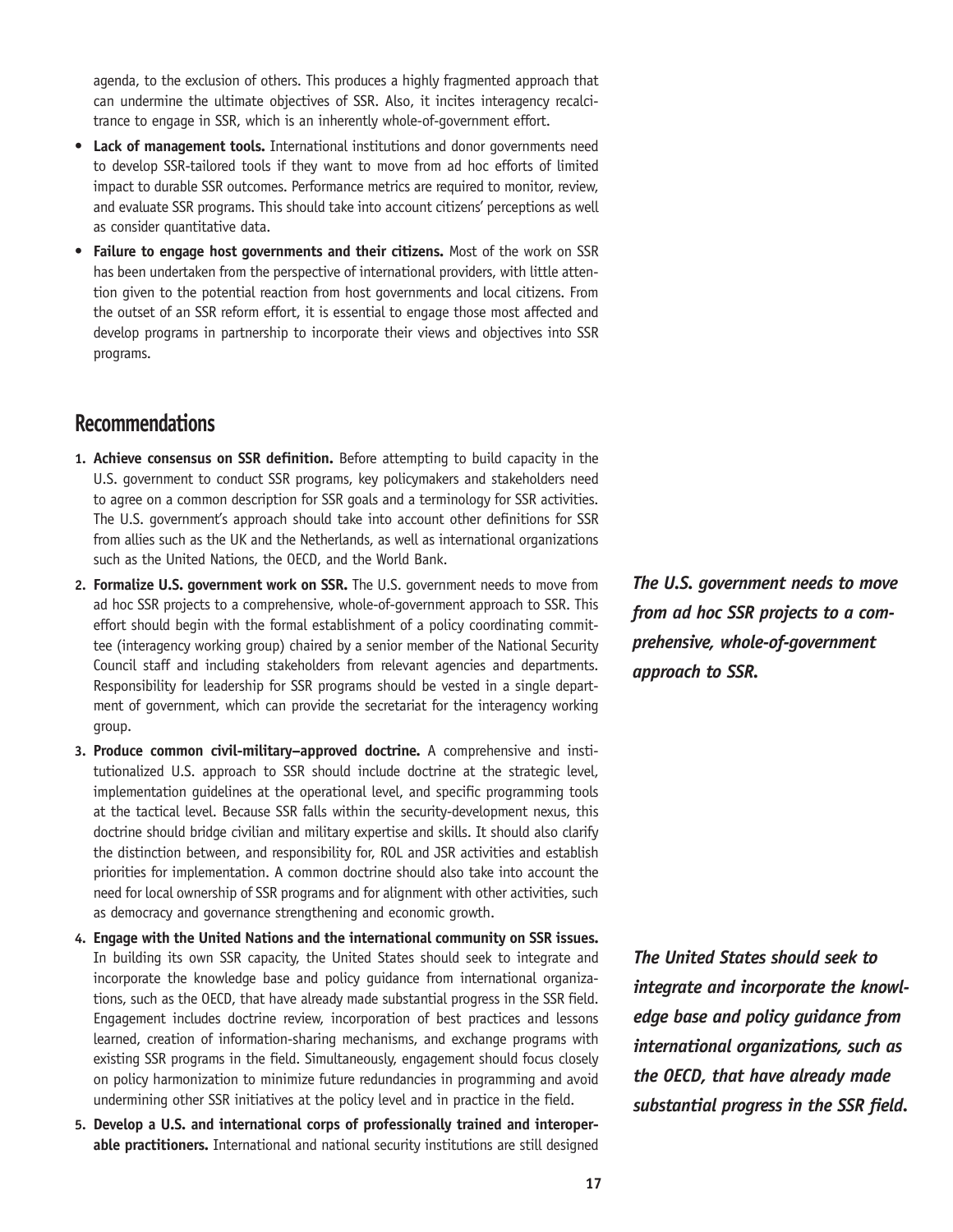to counter Cold War threats. Also, development practitioners and diplomats continue to work in stovepiped agencies with missions, reporting structures, and programs that lack the capacity for interoperability. The lack of SSR subject-matter experts can be addressed by creating educational opportunities and new positions at the national and international levels to work in the security-development nexus.

**6. Develop tools and flexible programming for SSR activities.** As donor countries continue to build a cadre of SSR professionals and allocate funding for SSR activities, planning for SSR should take into account the unique requirements of post-conflict scenarios. The type of support and level of commitment by intervening states should be tailored to specific conditions on the ground and thus requires a broad toolbox of programs, flexible types of assistance, and responsiveness to local concerns.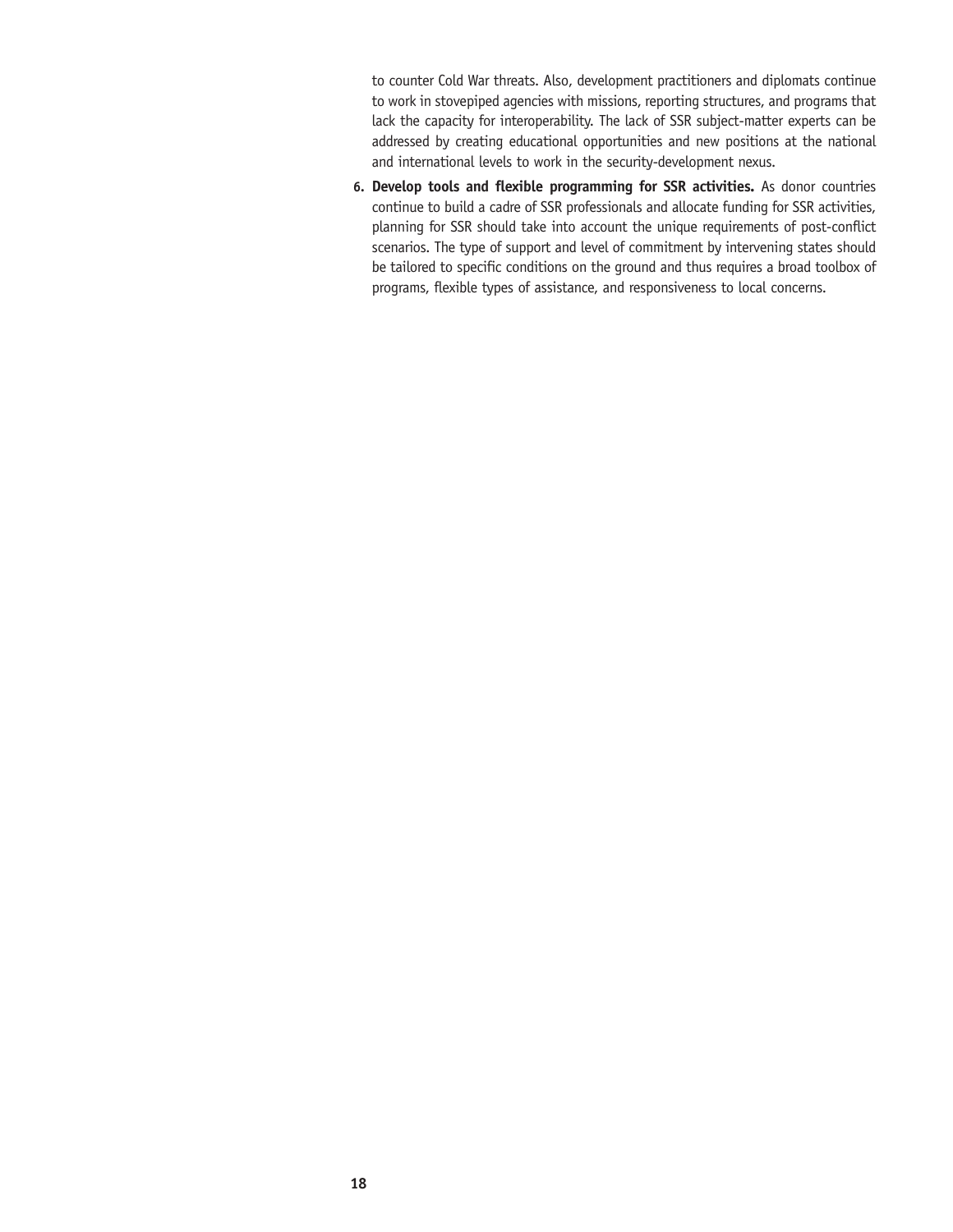## **Notes**

- 1. UK Global Conflict Prevention Pool, *Security Sector Reform Strategy: 2004/05*, section 1.4.
- 2. UN Security Council, *Report of the Secretary-General: Securing Peace and Development: The Role of the United Nations in Supporting Security Sector Reform S/2008/39*, January 23, 2008.
- 3. Organization for Economic Cooperation and Development, *Security System Reform and Governance,* DAC Guidelines and Reference Series (Paris: OECD, 2005).
- 4. Nicole Ball, Eric Scheye, and Luc van de Goor, *From Project to Program: Effective Programming for Security and Justice* (The Hague: Clingendael Institute and Netherlands Ministry of Foreign Affairs, 2007).
- 5. United Nations, *Report of the Secretary-General: The Rule of Law and Transitional Justice in Conflict and Post-Conflict Societies*, UN Doc. S/2004/616 (August 23, 2004). See also David Tolbert and Andrew Solomon, "United Nations Reform and Supporting the Rule of Law in Post-Conflict Societies," *Harvard Human Rights Journal* 19, Spring 2006, www.law.harvard.edu/students/orgs/hrj/iss19/tolbert.shtml (accessed July 21, 2008).
- 6. "US Panel to Urge Overhaul of Iraq Police," Reuters, August 31, 2007.
- 7. U.S. Department of State and Department of Defense, "Interagency Assessment of Iraq Police Training," Joint Inspector General Report (Washington, D.C., July 15, 2005), 22.
- 8. *The National Security Strategy of the United States of America* (September 2002), 1, www.whitehouse.gov/ nsc/nss/2002/nss.pdf (accessed July 28, 2008).
- 9. UNDP, "New Dimensions of Human Security," Human Development Report, 1994, http://hdr.undp.org/en/ reports/global/hdr1994 (accessed July 20, 2008).
- 10. For more information on "human security," see Neil MacFarlane and Yuen Foong Khong, *Human Security and the UN: A Critical History* (Indianapolis: Indiana University Press, 2006).
- 11. For more information, see Nicole Ball and Dylan Hendrickson, "Trends in Security Sector Reform (SSR): Policy, Practice and Research" (paper prepared for New Directions in Security Sector Reform workshop, International Development Research Centre, Peace, Conflict and Development Program Initiative, Ottawa, Canada, November 3–4, 2005).
- 12. For more information, see Ball and Hendrickson, "Trends in Security Sector Reform."
- 13. OECD-DAC, *The OECD-DAC Handbook on SSR: Supporting Security and Justice,* DAC Guidelines and Reference Series (Paris: OECD-DAC, 2007), www.oecd.org/dac/conflict/if-ssr (accessed July 21, 2008).
- 14. Several initiatives, such as the Project on National Security Reform (www.pnsr.org), are addressing these challenges. For more information, see Robert Andrews, Mark Kirk, J. Stephen Morrison, and Kathleen Hicks, *Integrating 21st Century Development and Security Assistance* (Washington, D.C.: Center for Strategic and International Studies, 2008); Frederick Barton, Karin von Hippel, Derek Chollet, Mark Irvine, and Bradley Larson, *A Steep Hill: Congress and U.S. Efforts to Strengthen Fragile States* (Washington, D.C.: Center for Strategic and International Studies, 2008).
- 15. For more information on the preconditions of nation building, see James Dobbins, Seth G. Jones, Keith Crane, and Beth Cole, *The Beginner's Guide to Nation-Building*, RAND Corporation monograph MG-557 (Santa Monica, Calif.: RAND, 2007).
- 16. See, for example, Rickey L. Rife, *Defense Is from Mars, State Is from Venus: Improving Communications and Promoting National Security* (white paper, U.S. Army War College, Carlisle Barracks, Penn., 1998).
- 17. Hearing of the House Armed Services Committee, "Building Partnership Capacity and the Development of the Interagency Process," Washington, D.C., April 15, 2008.
- 18. For more information, see Andrews, Kirk, Morrison, and Hicks, *Integrating 21st Century Development and Security Assistance.*
- 19. *National Defense Authorization Act of 2006,* Pub. L. no. 109–63, § 1206. 119 Stat. 3136, 3456–58.
- 20. GAO, *Section 1206 Security Assistance Program—Findings on Criteria, Coordination, and Implementation,* GAO-07-416R (Washington, D.C.: GAO, 2007).
- 21. OECD-DAC, "Security System Reform and Governance: Policy and Good Practice" (policy brief, Paris, May 2004), www.oecd.org/dataoecd/20/47/31642508.pdf (accessed July 21, 2008).
- 22. OECD-DAC, *The OECD-DAC Handbook on SSR*.
- 23. The United States is represented by the Army and Defense Attaché, American Embassy, Bern.
- 24. For these and other DCAF publications, see www.dcaf.ch/publications/kms/index.cfm?nav1=5 (accessed July 21, 2008).
- 25. DCAF, The International Security Sector Advisory Team Factsheet, www.dcaf.ch/issat/\_docs/ISSAT-factsheet.pdf (accessed July 21, 2008).
- 26. Clare Short, "Security, Development and Conflict Prevention" (speech to the Royal College of Defense Studies, May 13, 1998).
- 27. Global Facilitation Network on Security Sector Reform, "A Beginner's Guide to Security Sector Reform," December 2007, www.ssrnetwork.net/documents/GFN-SSR\_A\_Beginners\_Guide\_to\_SSR\_v2.pdf (accessed June 21, 2008).